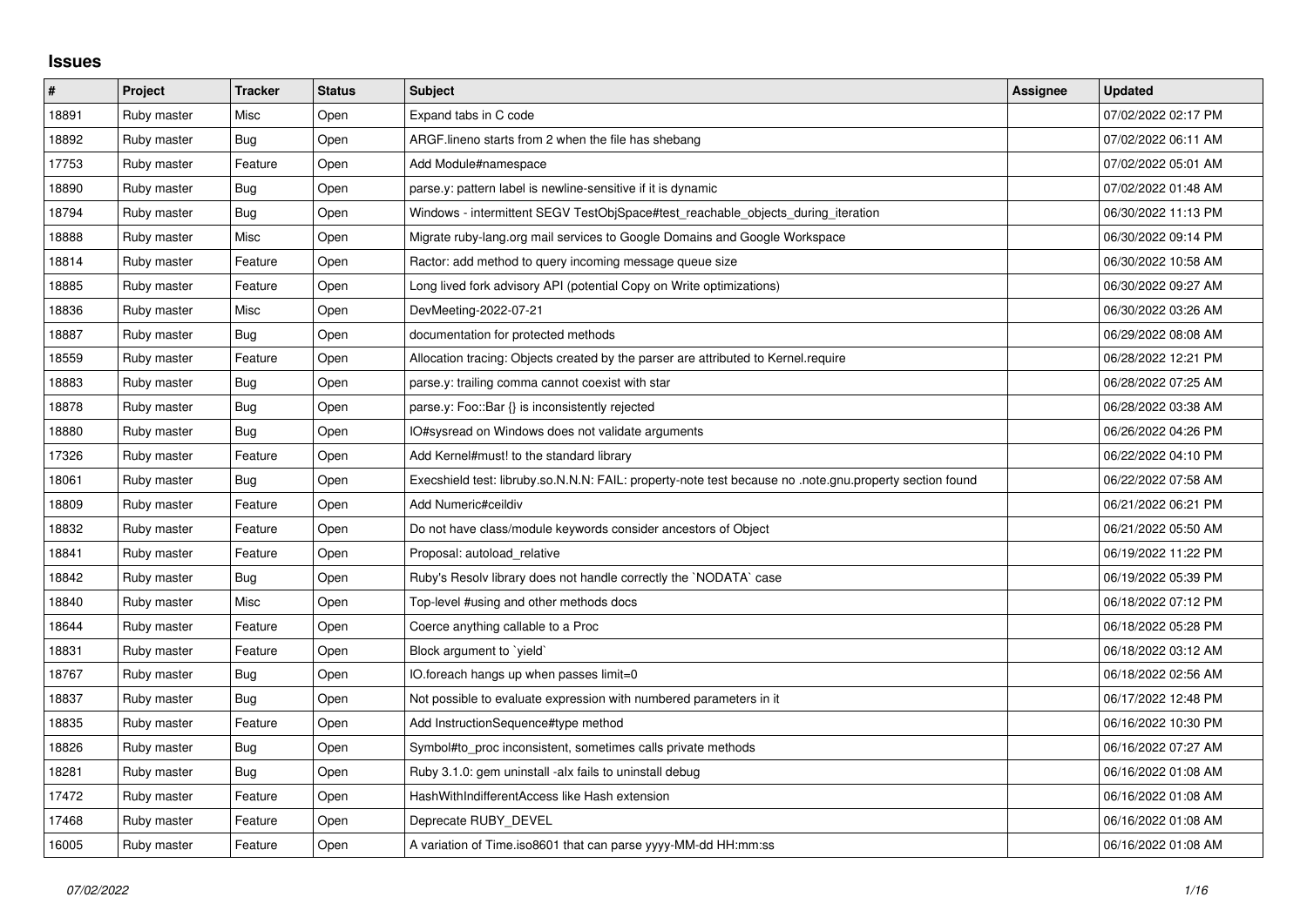| $\sharp$ | Project     | <b>Tracker</b> | <b>Status</b> | <b>Subject</b>                                                                                                     | <b>Assignee</b> | <b>Updated</b>      |
|----------|-------------|----------------|---------------|--------------------------------------------------------------------------------------------------------------------|-----------------|---------------------|
| 18780    | Ruby master | Bug            | Open          | Incorrect binding receiver for C API rb_eval_string()                                                              |                 | 06/15/2022 12:14 AM |
| 18825    | Ruby master | Feature        | Open          | Specialized instruction for "array literal + `.hash`"                                                              |                 | 06/14/2022 05:24 PM |
| 18816    | Ruby master | Bug            | Open          | Ractor segfaulting MacOS 12.4 (aarch64 / M1 processor)                                                             |                 | 06/13/2022 01:46 PM |
| 18768    | Ruby master | Bug            | Open          | Inconsistent behavior of IO, StringIO and String each_line methods when return paragraph and chomp: true<br>passed |                 | 06/10/2022 03:46 PM |
| 18822    | Ruby master | Feature        | Open          | Ruby lack a proper method to percent-encode strings for URIs (RFC 3986)                                            |                 | 06/09/2022 02:42 PM |
| 18435    | Ruby master | Bug            | Open          | Calling `protected` on ancestor method changes result of `instance_methods(false)`                                 |                 | 06/09/2022 10:23 AM |
| 16597    | Ruby master | Feature        | Open          | missing poll()                                                                                                     |                 | 06/09/2022 09:14 AM |
| 18821    | Ruby master | Feature        | Open          | Expose Pattern Matching interfaces in core classes                                                                 |                 | 06/09/2022 07:24 AM |
| 18657    | Ruby master | <b>Bug</b>     | Open          | IRB raises exception when stdout is a pipe                                                                         |                 | 06/08/2022 03:34 PM |
| 18796    | Ruby master | Bug            | Open          | GC compaction gets stuck on Mac OS when a debugger is attached                                                     |                 | 06/08/2022 08:25 AM |
| 18795    | Ruby master | <b>Bug</b>     | Open          | Verbose GC debug output with -DRGENGC_DEBUG=5 causes a crash                                                       |                 | 06/08/2022 08:24 AM |
| 18770    | Ruby master | Bug            | Open          | Inconsistent behavior of IO/StringIO's each methods when called with nil as a separator, limit and chomp:<br>true  |                 | 06/06/2022 05:38 PM |
| 16150    | Ruby master | Feature        | Open          | Add a way to request a frozen string from to_s                                                                     |                 | 06/03/2022 04:42 PM |
| 18815    | Ruby master | Feature        | Open          | instance_{eval,exec} vs Proc#>>                                                                                    |                 | 06/02/2022 05:17 PM |
| 18812    | Ruby master | Feature        | Open          | Add ability to trace exit locations for YJIT                                                                       |                 | 06/01/2022 02:42 PM |
| 18608    | Ruby master | <b>Bug</b>     | Open          | 'require': cannot load such file -- ripper (LoadError) after 'make distclean'                                      |                 | 05/27/2022 04:10 AM |
| 18444    | Ruby master | Bug            | Open          | Trapped TSTP causes a locking deadlock in 3.0.3 onward                                                             |                 | 05/26/2022 10:29 PM |
| 18286    | Ruby master | <b>Bug</b>     | Open          | Universal arm64/x86_84 binary built on an x86_64 machine segfaults/is killed on arm64                              |                 | 05/26/2022 09:45 PM |
| 18678    | Ruby master | <b>Bug</b>     | Open          | Crash on Mac - vm_call0_cfunc_with_frame                                                                           |                 | 05/26/2022 05:40 PM |
| 18805    | Ruby master | Bug            | Open          | IO::Buffer is inconsistent when returning a string from an empty buffer                                            |                 | 05/25/2022 12:45 PM |
| 14602    | Ruby master | Feature        | Open          | Version of dig that raises error if a key is not present                                                           |                 | 05/25/2022 12:02 PM |
| 18804    | Ruby master | Bug            | Open          | Invalid line number for putnil instruction                                                                         |                 | 05/25/2022 09:22 AM |
| 18799    | Ruby master | <b>Bug</b>     | Open          | Refinement#import_methods vs attr_reader                                                                           |                 | 05/25/2022 06:50 AM |
| 18798    | Ruby master | Feature        | Open          | UnboundMethod#==`with inherited classes                                                                            |                 | 05/25/2022 12:32 AM |
| 18797    | Ruby master | <b>Bug</b>     | Open          | Third argument to Regexp.new is a bit broken                                                                       |                 | 05/23/2022 10:11 AM |
| 16829    | Ruby master | <b>Bug</b>     | Open          | Exceptions raised from within an enumerated method lose part of their stacktrace                                   |                 | 05/20/2022 07:25 PM |
| 18774    | Ruby master | Feature        | Open          | Add Queue#pop(timeout:)                                                                                            |                 | 05/20/2022 12:27 AM |
| 18783    | Ruby master | <b>Bug</b>     | Open          | OptionParser should recognize "-" as an optional argument                                                          |                 | 05/19/2022 12:15 AM |
| 18782    | Ruby master | <b>Bug</b>     | Open          | Race conditions in autoload when loading the same feature with multiple threads.                                   |                 | 05/18/2022 09:22 PM |
| 18751    | Ruby master | Bug            | Open          | Regression on master for Method#== when comparing public with private method                                       |                 | 05/18/2022 01:27 AM |
| 18789    | Ruby master | <b>Bug</b>     | Open          | make test-bundled-gems failed after make install                                                                   |                 | 05/18/2022 01:01 AM |
| 18784    | Ruby master | Bug            | Open          | FileUtils.rm_f` and `FileUtils.rm_rf` should not mask exceptions                                                   |                 | 05/16/2022 09:04 AM |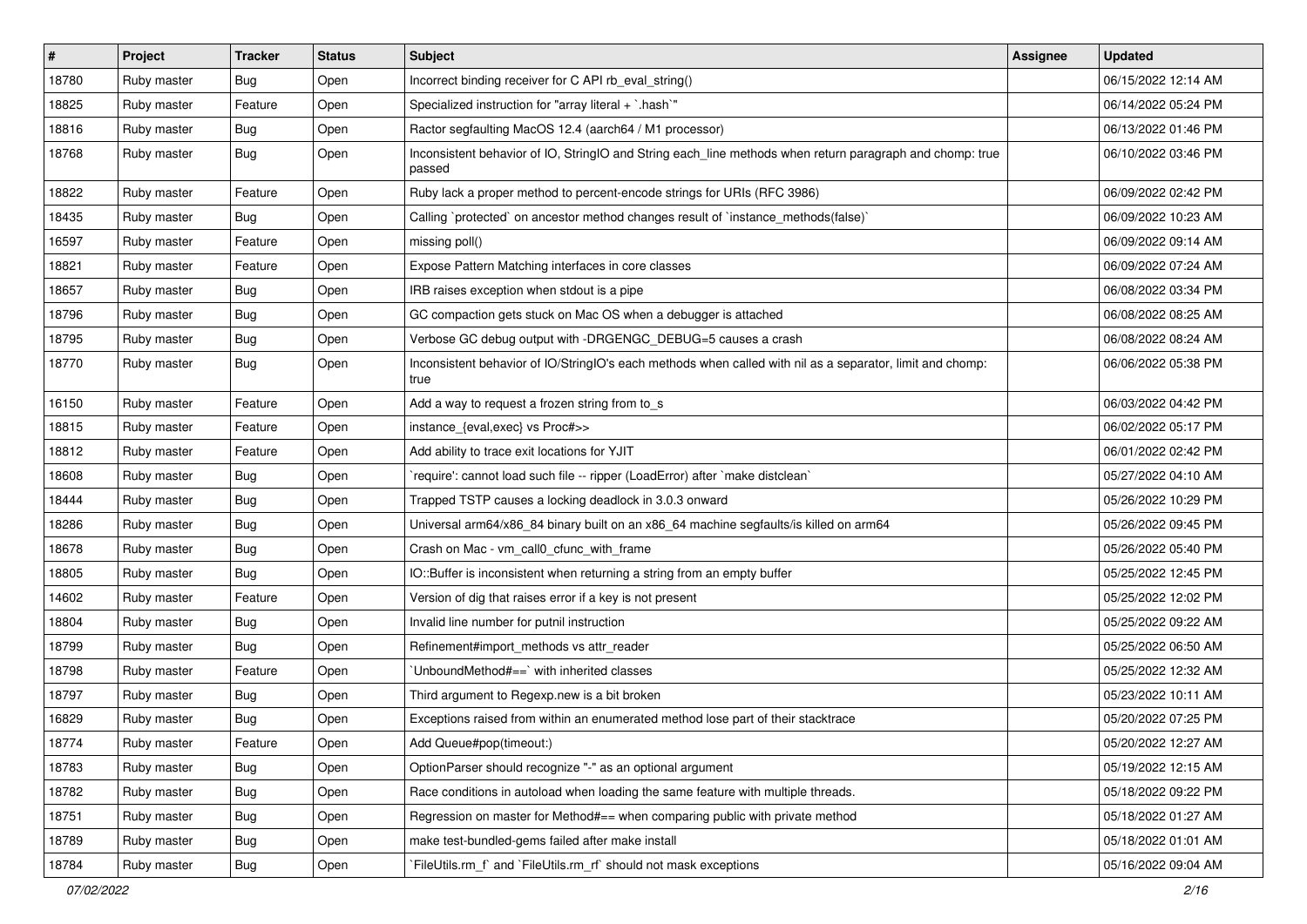| $\sharp$ | <b>Project</b> | <b>Tracker</b> | <b>Status</b> | Subject                                                                                              | <b>Assignee</b> | <b>Updated</b>      |
|----------|----------------|----------------|---------------|------------------------------------------------------------------------------------------------------|-----------------|---------------------|
| 17316    | Ruby master    | Feature        | Open          | On memoization                                                                                       |                 | 05/13/2022 11:32 AM |
| 18776    | Ruby master    | Feature        | Open          | <b>Object Shapes</b>                                                                                 |                 | 05/13/2022 01:11 AM |
| 18642    | Ruby master    | Feature        | Open          | Named ripper fields                                                                                  |                 | 05/12/2022 01:37 PM |
| 18763    | Ruby master    | Bug            | Open          | The configure option "--with-openssl-dir" has lower precedence than pkg-config                       |                 | 05/11/2022 11:39 AM |
| 18690    | Ruby master    | Feature        | Open          | Allow `Kernel#then` to take arguments                                                                |                 | 05/10/2022 06:16 PM |
| 18764    | Ruby master    | Bug            | Open          | Build Error when Using msys2-mingw64 and Ruby 3.2                                                    |                 | 05/10/2022 06:48 AM |
| 18384    | Ruby master    | Feature        | Open          | Pattern Match Object                                                                                 |                 | 05/07/2022 06:01 PM |
| 18762    | Ruby master    | Feature        | Open          | Add an Array#undigits that compliments Integer#digits                                                |                 | 05/03/2022 08:08 PM |
| 18760    | Ruby master    | Bug            | Open          | Ractors vs "skynet" microbenchmark                                                                   |                 | 05/02/2022 11:36 PM |
| 18758    | Ruby master    | <b>Bug</b>     | Open          | Ruby fails to build on M1 Mac when x86 Homebrew is installed                                         |                 | 04/28/2022 03:19 PM |
| 18759    | Ruby master    | <b>Bug</b>     | Open          | snapshot-ruby_2_7: test failure on macos-12                                                          |                 | 04/28/2022 12:18 AM |
| 18757    | Ruby master    | Feature        | Open          | Introduce %R percent literal for anchored regular expression patterns                                |                 | 04/27/2022 05:30 PM |
| 18740    | Ruby master    | <b>Bug</b>     | Open          | Use of rightward assignment changes line number needed for line-targeted TracePoint                  |                 | 04/27/2022 09:56 AM |
| 18685    | Ruby master    | Feature        | Open          | Enumerator.product: Cartesian product of enumerables                                                 |                 | 04/26/2022 07:02 AM |
| 18133    | Ruby master    | <b>Bug</b>     | Assigned      | LTO: TestGCCompact#test_ast_compacts segfaults on i686                                               |                 | 04/23/2022 04:19 PM |
| 18731    | Ruby master    | Bug            | Open          | Parallel test-all sometimes does not run at all some tests                                           |                 | 04/23/2022 12:58 PM |
| 18737    | Ruby master    | <b>Bug</b>     | Open          | Windows 'require' is case independent                                                                |                 | 04/22/2022 06:18 PM |
| 18683    | Ruby master    | Feature        | Open          | Allow to create hashes with a specific capacity.                                                     |                 | 04/22/2022 02:34 PM |
| 18622    | Ruby master    | Bug            | Open          | const_get still looks in Object, while lexical constant lookup no longer does                        |                 | 04/22/2022 11:26 AM |
| 18668    | Ruby master    | Feature        | Open          | Merge `io-nonblock` gems into core                                                                   |                 | 04/21/2022 10:02 AM |
| 18630    | Ruby master    | Feature        | Open          | Introduce general `IO#timeout` and `IO#timeout=`for all (non-)blocking operations.                   |                 | 04/21/2022 09:36 AM |
| 18743    | Ruby master    | <b>Bug</b>     | Open          | Enumerator#next / peek re-use each others stacktraces                                                |                 | 04/19/2022 02:42 PM |
| 10548    | Ruby master    | Feature        | Open          | remove callcc (Callcc is now going obsoleted. Please use Fiber.)                                     |                 | 04/18/2022 09:07 AM |
| 18738    | Ruby master    | Bug            | Open          | IRB can't recognize heredoc after words                                                              |                 | 04/18/2022 12:00 AM |
| 18736    | Ruby master    | Feature        | Open          | self-p for method chain                                                                              |                 | 04/15/2022 11:09 AM |
| 18733    | Ruby master    | Bug            | Open          | Ruby GC problems cause performance issue with Ractor                                                 |                 | 04/15/2022 09:13 AM |
| 18725    | Ruby master    | Misc           | Open          | IO#write and IO#wait_writable block for write pipe if read pipe is closed in other thread on OpenBSD |                 | 04/13/2022 11:20 PM |
| 18686    | Ruby master    | Bug            | Open          | Regexp supporting unexpected age properties in Ruby < 3.2                                            |                 | 04/08/2022 06:52 PM |
| 18455    | Ruby master    | Bug            | Open          | IO#close` has poor performance and difficult to understand semantics.                                |                 | 04/04/2022 02:02 AM |
| 18675    | Ruby master    | Feature        | Open          | Add new exception class for resolv timeouts                                                          |                 | 04/01/2022 11:22 PM |
| 18674    | Ruby master    | Bug            | Open          | Build failure `make up` with WSL2                                                                    |                 | 04/01/2022 08:51 AM |
| 18605    | Ruby master    | <b>Bug</b>     | Open          | Fails to run on (newer) 32bit Windows with ucrt                                                      |                 | 04/01/2022 07:52 AM |
| 18594    | Ruby master    | Feature        | Open          | Add a #to_h method on URI::Generic                                                                   |                 | 03/31/2022 01:18 PM |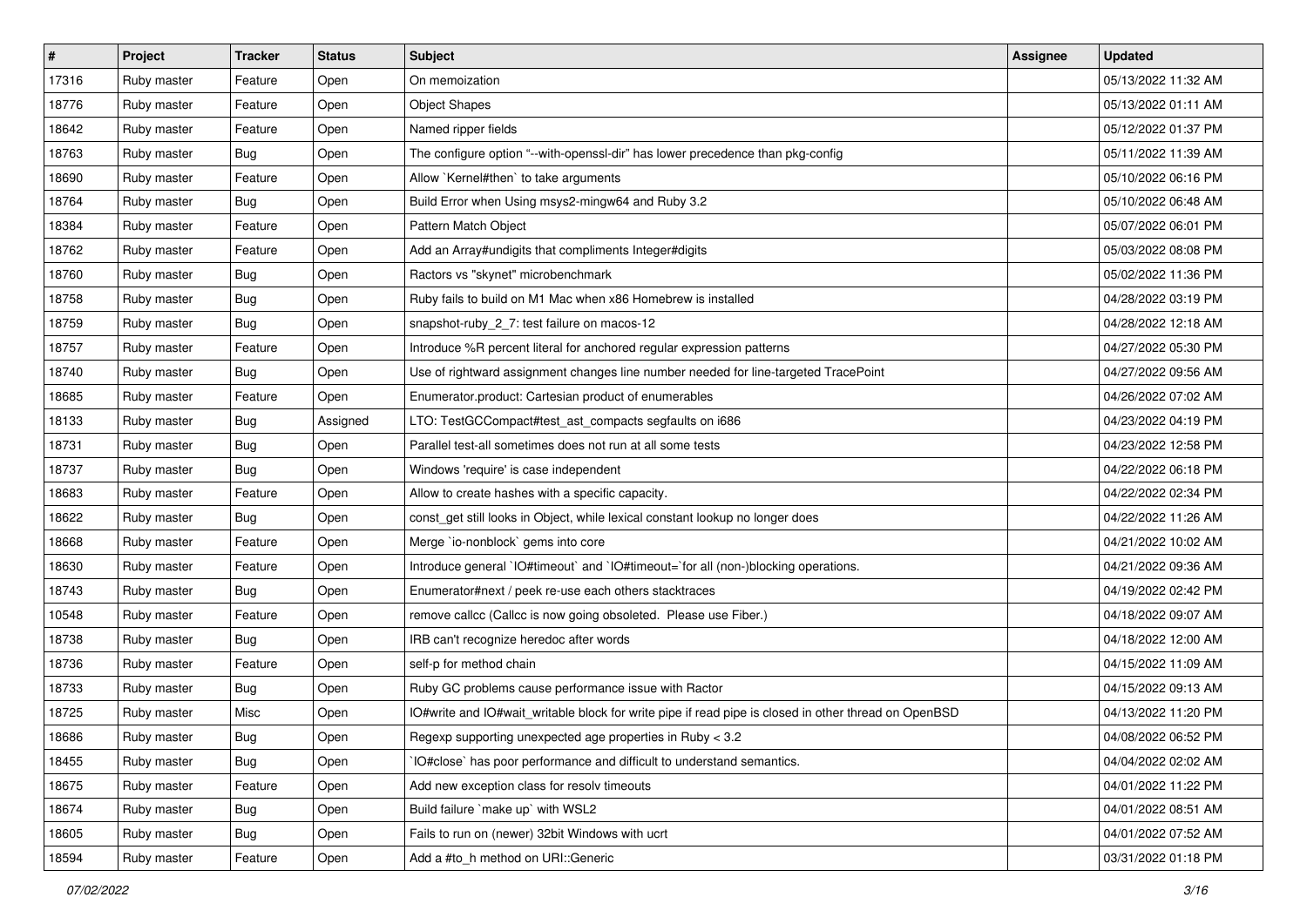| $\vert$ # | Project     | <b>Tracker</b> | <b>Status</b> | Subject                                                                                              | Assignee | <b>Updated</b>      |
|-----------|-------------|----------------|---------------|------------------------------------------------------------------------------------------------------|----------|---------------------|
| 18247     | Ruby master | Bug            | Open          | weird results for `Array#slice` or `Array#[]` with argument of type `Enumerator::ArithmeticSequence` |          | 03/30/2022 11:05 PM |
| 18396     | Ruby master | Bug            | Open          | An unexpected "hash value omission" syntax error when without parentheses call expr follows          |          | 03/29/2022 09:58 PM |
| 18661     | Ruby master | <b>Bug</b>     | Open          | Net::HTTP behavior changed between 2.6 and 3.1 on windows.                                           |          | 03/25/2022 01:57 PM |
| 18659     | Ruby master | Feature        | Open          | Create a Binding at the time of an exception and make it available to Rescue                         |          | 03/25/2022 10:55 AM |
| 18179     | Ruby master | Feature        | Open          | Add Math methods to Numeric                                                                          |          | 03/24/2022 02:54 PM |
| 18462     | Ruby master | Feature        | Open          | Proposal to merge WASI based WebAssembly support                                                     |          | 03/24/2022 03:05 AM |
| 17548     | Ruby master | Feature        | Open          | Need simple way to include symlink directories in Dir.glob                                           |          | 03/21/2022 01:35 PM |
| 18640     | Ruby master | Feature        | Open          | default empty string argument for `String#sub` and `String#sub!`, e.g. `"hello".sub("I")`            |          | 03/19/2022 02:33 AM |
| 18647     | Ruby master | Feature        | Open          | Non-recursive option for iseq-targeted Tracepoints in ruby 2.6+                                      |          | 03/18/2022 09:41 AM |
| 18576     | Ruby master | Feature        | Open          | Rename `ASCII-8BIT` encoding to `BINARY`                                                             |          | 03/17/2022 03:06 PM |
| 18583     | Ruby master | Feature        | Open          | Pattern-matching: API for custom unpacking strategies?                                               |          | 03/17/2022 01:10 PM |
| 15592     | Ruby master | Feature        | Open          | mode where "autoload" behaves like an immediate "require"                                            |          | 03/16/2022 09:58 AM |
| 18617     | Ruby master | Feature        | Open          | Allow multiples keys in Hash#[] acting like Hash#dig                                                 |          | 03/10/2022 01:36 PM |
| 18580     | Ruby master | <b>Bug</b>     | Open          | Range#include? inconsistency for beginless String ranges                                             |          | 03/09/2022 10:22 PM |
| 18616     | Ruby master | Bug            | Open          | Error with clang(1) on MacOS due to __declspec()                                                     |          | 03/09/2022 10:50 AM |
| 18476     | Ruby master | <b>Bug</b>     | Open          | Call to require stuck forever after receiving EAGAIN on writev when running with zeus                |          | 02/28/2022 02:55 PM |
| 18603     | Ruby master | Feature        | Open          | Allow syntax like obj.method(arg)=value                                                              |          | 02/27/2022 05:04 PM |
| 18597     | Ruby master | Feature        | Open          | Strings need a named method like 'dup' that doesn't duplicate if receiver is mutable                 |          | 02/26/2022 11:56 PM |
| 18498     | Ruby master | Feature        | Open          | Introduce a public WeakKeysMap that compares by equality                                             |          | 02/20/2022 04:06 PM |
| 18593     | Ruby master | Feature        | Open          | Add back URI.escape                                                                                  |          | 02/18/2022 07:45 PM |
| 18568     | Ruby master | Feature        | Open          | Explore lazy RubyGems boot to reduce need for --disable-gems                                         |          | 02/17/2022 07:15 AM |
| 18587     | Ruby master | Misc           | Open          | What was the reason behind Ruby choosing SipHash for Hash?                                           |          | 02/17/2022 12:02 AM |
| 18463     | Ruby master | Feature        | Open          | Random number generation with xoshiro                                                                |          | 02/13/2022 09:12 AM |
| 18257     | Ruby master | Bug            | Open          | rb_mRubyVMFrozenCore is broken by GC run                                                             |          | 02/10/2022 12:36 PM |
| 18573     | Ruby master | Feature        | Open          | Object#pack1                                                                                         |          | 02/08/2022 08:51 AM |
| 18438     | Ruby master | Feature        | Open          | Add `Exception#additional_message` to show additional error information                              |          | 02/07/2022 02:55 AM |
| 18368     | Ruby master | Feature        | Open          | Range#step semantics for non-Numeric ranges                                                          |          | 02/02/2022 03:42 PM |
| 18402     | Ruby master | Feature        | Open          | Argument Labels                                                                                      |          | 01/31/2022 06:14 PM |
| 18554     | Ruby master | Feature        | Open          | Move unicode normalize to a default gem                                                              |          | 01/31/2022 05:51 PM |
| 17263     | Ruby master | <b>Bug</b>     | Open          | Fiber context switch degrades with number of fibers, limit on number of fibers                       |          | 01/31/2022 02:47 PM |
| 11064     | Ruby master | Bug            | Open          | #singleton_methods for objects with special singleton_class returns an empty array                   |          | 01/31/2022 05:02 AM |
| 18515     | Ruby master | Feature        | Open          | Add Range#reverse_each implementation for performance                                                |          | 01/31/2022 02:23 AM |
| 18285     | Ruby master | Feature        | Open          | NoMethodError#message uses a lot of CPU/is really expensive to call                                  |          | 01/30/2022 12:45 PM |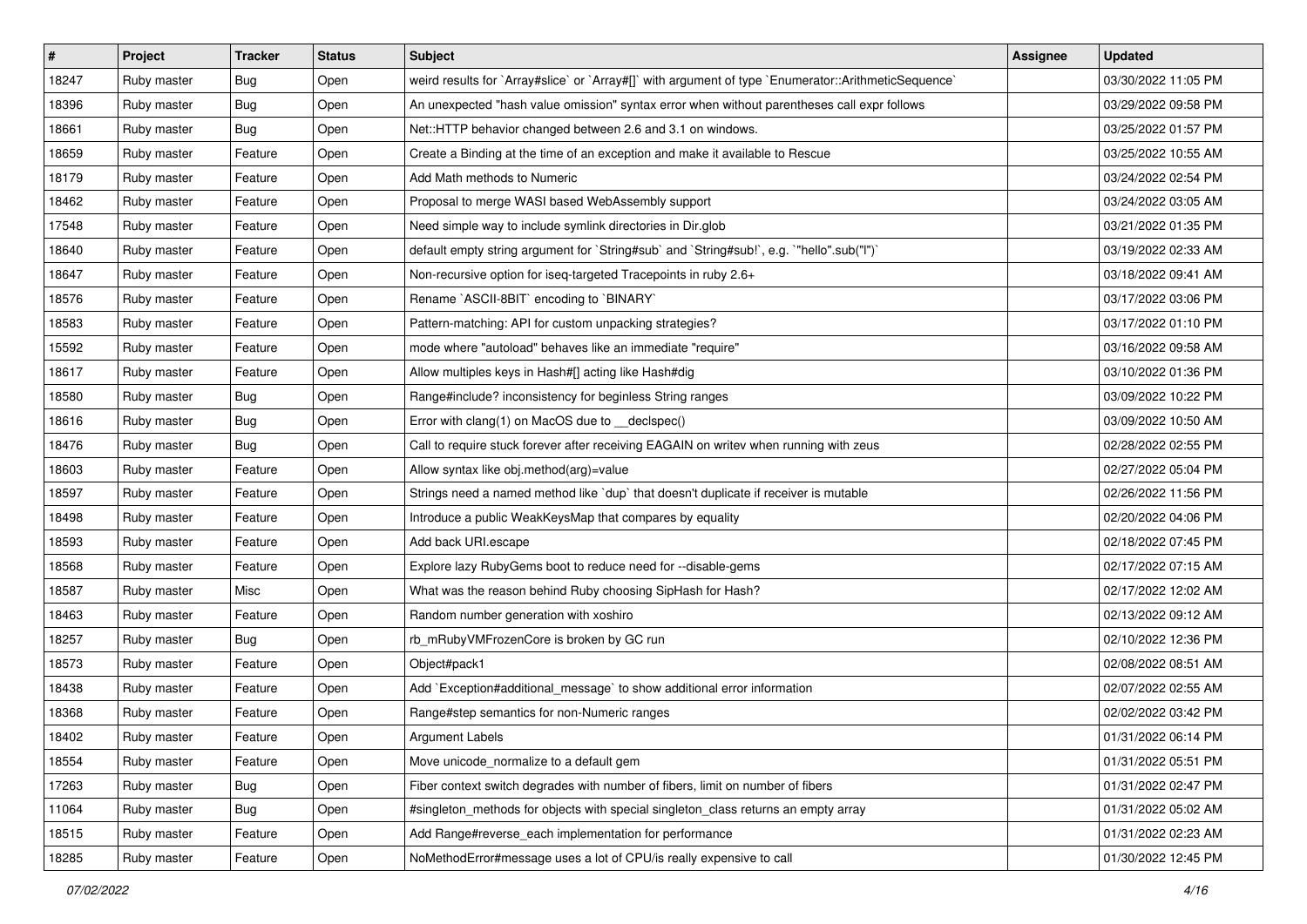| $\vert$ # | Project     | <b>Tracker</b> | <b>Status</b> | Subject                                                                                                     | <b>Assignee</b> | <b>Updated</b>      |
|-----------|-------------|----------------|---------------|-------------------------------------------------------------------------------------------------------------|-----------------|---------------------|
| 18551     | Ruby master | Feature        | Open          | Make Range#reverse_each to raise an exception if endless                                                    |                 | 01/28/2022 11:13 PM |
| 18518     | Ruby master | Bug            | Open          | NoMemoryError + [FATAL] failed to allocate memory for twice 1 << large                                      |                 | 01/28/2022 01:40 PM |
| 18136     | Ruby master | Feature        | Open          | take_while_after                                                                                            |                 | 01/28/2022 06:23 AM |
| 18507     | Ruby master | Bug            | Open          | Incorrect target_os detection in configure script                                                           |                 | 01/25/2022 08:57 AM |
| 18181     | Ruby master | Feature        | Open          | Introduce Enumerable#min_with_value, max_with_value, and minmax_with_value                                  |                 | 01/25/2022 07:33 AM |
| 18510     | Ruby master | <b>Bug</b>     | Open          | Unexpected waiting for console when starting ruby on windows                                                |                 | 01/23/2022 02:53 PM |
| 16757     | Ruby master | Feature        | Open          | Add intersection to Range                                                                                   |                 | 01/22/2022 07:26 AM |
| 18506     | Ruby master | Bug            | Open          | make and make install rebuild items every time unnecessarily - sometimes causing races in parallel installs |                 | 01/21/2022 01:46 PM |
| 18429     | Ruby master | Bug            | Open          | Configure ruby-3.0.3 on Solaris 10 Unknown keyword 'URL' in './ruby.tmp.pc'                                 |                 | 01/18/2022 09:15 PM |
| 18494     | Ruby master | Feature        | Open          | [RFC] ENV["RUBY_GC_"]= changes GC parameters dynamically                                                    |                 | 01/17/2022 11:15 PM |
| 15559     | Ruby master | Feature        | Open          | Logical XOR (^^) operator                                                                                   |                 | 01/16/2022 03:20 AM |
| 18492     | Ruby master | Bug            | Open          | 'rb_rescue2' inside 'rb_protect' segfaults on Windows                                                       |                 | 01/14/2022 03:17 PM |
| 18472     | Ruby master | Bug            | Open          | rb_w32_map_errno is not found on Ruby-3.1.0                                                                 |                 | 01/13/2022 09:59 AM |
| 18478     | Ruby master | Feature        | Open          | Module#constant_pairs                                                                                       |                 | 01/11/2022 07:55 PM |
| 18477     | Ruby master | Feature        | Open          | Float#sqrt and Integer#sqrt                                                                                 |                 | 01/11/2022 07:34 PM |
| 18473     | Ruby master | Bug            | Open          | Raw data in Socket::Option#inspect on Amazon Linux 2                                                        |                 | 01/11/2022 02:13 PM |
| 12125     | Ruby master | Feature        | Open          | Proposal: Shorthand operator for Object#method                                                              |                 | 01/07/2022 06:23 PM |
| 18454     | Ruby master | <b>Bug</b>     | Open          | YJIT slowing down key Discourse benchmarks                                                                  |                 | 01/04/2022 08:45 AM |
| 18457     | Ruby master | Bug            | Open          | ruby 2.7.5 fiddle/types.rb use uint32_t but fiddle/cparser.rb lacks uint32_t                                |                 | 01/03/2022 01:00 PM |
| 18132     | Ruby master | <b>Bug</b>     | Open          | TODO: fix ccan/list thread safety                                                                           |                 | 01/02/2022 08:22 AM |
| 18456     | Ruby master | Bug            | Open          | rdoc non-determinism: module includes can be added once or twice to generated .ri                           |                 | 01/01/2022 11:16 PM |
| 12901     | Ruby master | Feature        | Open          | Anonymous functions without scope lookup overhead                                                           |                 | 01/01/2022 12:30 PM |
| 18440     | Ruby master | Feature        | Open          | YJIT is enabled if any YJIT tuning options are set                                                          |                 | 12/30/2021 08:17 PM |
| 18376     | Ruby master | Feature        | Open          | Version comparison API                                                                                      |                 | 12/30/2021 10:33 AM |
| 18332     | Ruby master | Feature        | Open          | a ? b                                                                                                       |                 | 12/29/2021 04:38 AM |
| 18404     | Ruby master | Misc           | Open          | 3.1 documentation problems tracking ticket                                                                  |                 | 12/24/2021 03:59 PM |
| 18423     | Ruby master | Feature        | Open          | Installing stable versions like 3.0.3 from source generates fatal error by make                             |                 | 12/23/2021 11:44 PM |
| 16817     | Ruby master | Feature        | Open          | attr_predicate or attr_query or attr_something for ? methods                                                |                 | 12/23/2021 11:44 PM |
| 16347     | Ruby master | Feature        | Open          | InmutableObject                                                                                             |                 | 12/23/2021 11:44 PM |
| 16118     | Ruby master | Feature        | Open          | Array .difference allow custom comparison                                                                   |                 | 12/23/2021 11:44 PM |
| 15458     | Ruby master | Feature        | Open          | Automatic Exception#cause print in IRB                                                                      |                 | 12/23/2021 11:44 PM |
| 15419     | Ruby master | Feature        | Open          | Allow Kernel#tap to be invoked with arguments like Kernel#send                                              |                 | 12/23/2021 11:43 PM |
| 15036     | Ruby master | Feature        | Open          | after upgrade when run apt upgrade metasploit                                                               |                 | 12/23/2021 11:43 PM |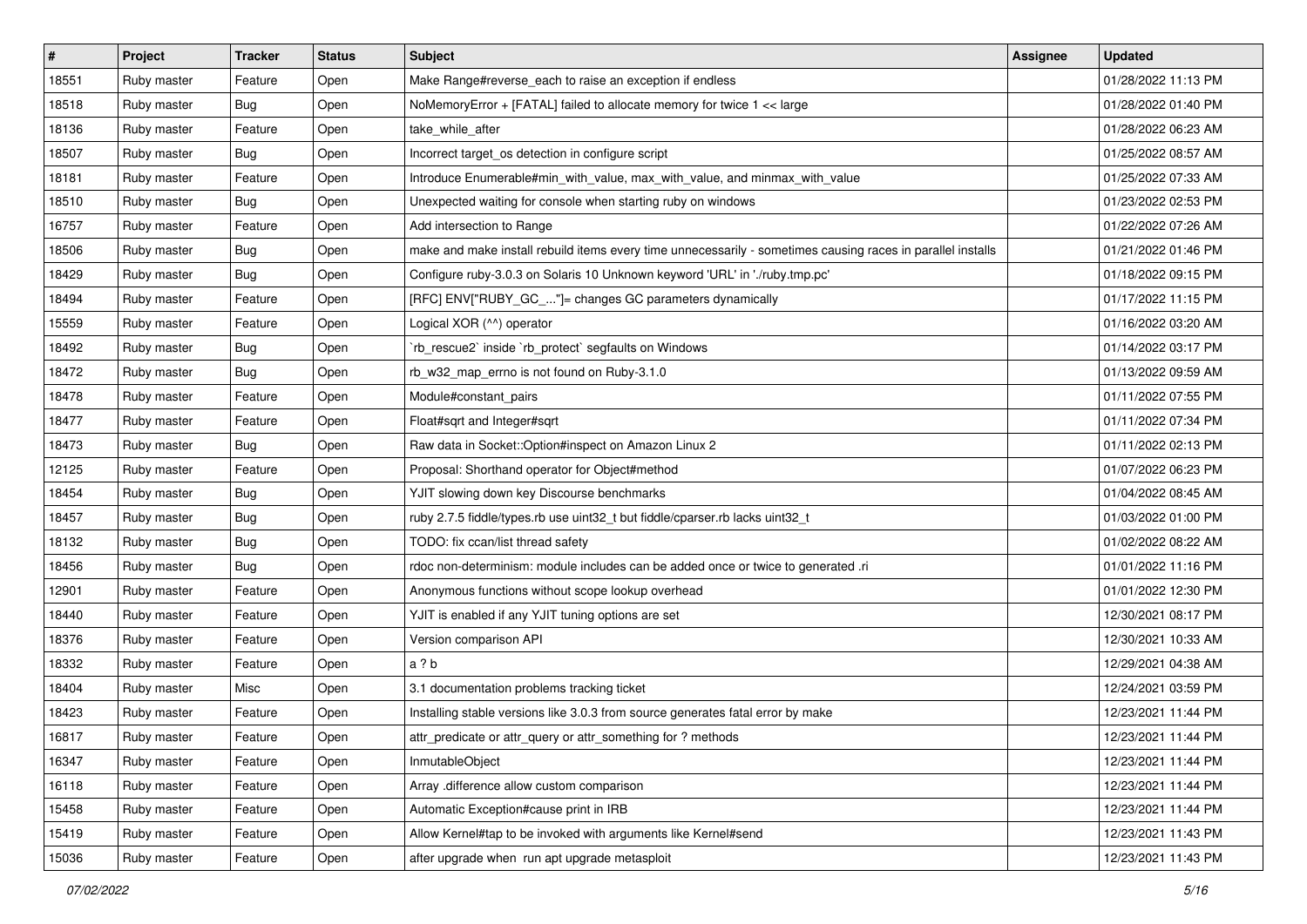| $\vert$ # | Project     | <b>Tracker</b> | <b>Status</b> | Subject                                                                                                                                                                           | <b>Assignee</b> | <b>Updated</b>      |
|-----------|-------------|----------------|---------------|-----------------------------------------------------------------------------------------------------------------------------------------------------------------------------------|-----------------|---------------------|
| 14465     | Ruby master | Feature        | Open          | rename/alias and then obsolete UDPSocket::send                                                                                                                                    |                 | 12/23/2021 11:43 PM |
| 14463     | Ruby master | Feature        | Open          | Allow comments to precede dots in member expressions                                                                                                                              |                 | 12/23/2021 11:43 PM |
| 14449     | Ruby master | Feature        | Open          | error when trying to run rails s                                                                                                                                                  |                 | 12/23/2021 11:43 PM |
| 12867     | Ruby master | Feature        | Open          | Add ability to check validity of a URL                                                                                                                                            |                 | 12/23/2021 11:43 PM |
| 12057     | Ruby master | Feature        | Open          | Allow methods with 'yield' to be called without a block                                                                                                                           |                 | 12/23/2021 11:43 PM |
| 12021     | Ruby master | Feature        | Open          | Final instance variables                                                                                                                                                          |                 | 12/23/2021 11:43 PM |
| 11026     | Ruby master | Feature        | Open          | How atomic should dynamic regexp with "once" flag be?                                                                                                                             |                 | 12/23/2021 11:43 PM |
| 10829     | Ruby master | Feature        | Open          | Add to proc method to the Array class                                                                                                                                             |                 | 12/23/2021 11:43 PM |
| 10634     | Ruby master | Feature        | Open          | Baselining with Benchmark                                                                                                                                                         |                 | 12/23/2021 11:43 PM |
| 10528     | Ruby master | Feature        | Open          | Allow line breaks instead of commas in arrays, hashes, argument lists, etc.                                                                                                       |                 | 12/23/2021 11:43 PM |
| 10477     | Ruby master | Feature        | Open          | Implicit interfaces                                                                                                                                                               |                 | 12/23/2021 11:43 PM |
| 10371     | Ruby master | Feature        | Open          | Use Thread#handle_interrupt in MonitorMixin                                                                                                                                       |                 | 12/23/2021 11:43 PM |
| 10273     | Ruby master | Feature        | Open          | Immutable Ruby                                                                                                                                                                    |                 | 12/23/2021 11:43 PM |
| 10217     | Ruby master | Feature        | Open          | Dir constructor similar to Pathname constructor                                                                                                                                   |                 | 12/23/2021 11:43 PM |
| 9947      | Ruby master | Feature        | Open          | Make `Object#send` and `Object#method` private                                                                                                                                    |                 | 12/23/2021 11:43 PM |
| 9941      | Ruby master | Feature        | Open          | Issue a warning when `module` or `class` keyword causes re-initialization of a constant that will become the<br>module/class name, instead of creating/reopening the module/class |                 | 12/23/2021 11:43 PM |
| 9804      | Ruby master | Feature        | Open          | File::CREATE as a synonym for File::CREAT                                                                                                                                         |                 | 12/23/2021 11:43 PM |
| 9686      | Ruby master | Feature        | Open          | Syntax for symbols used in hashes                                                                                                                                                 |                 | 12/23/2021 11:43 PM |
| 9402      | Ruby master | Feature        | Open          | A syntax to specify the default value of a hash                                                                                                                                   |                 | 12/23/2021 11:43 PM |
| 9401      | Ruby master | Feature        | Open          | Yet another syntax for literal anonymous functions (lambdas)                                                                                                                      |                 | 12/23/2021 11:43 PM |
| 8961      | Ruby master | Feature        | Open          | Synchronizable module to easily wrap methods in a mutex                                                                                                                           |                 | 12/23/2021 11:43 PM |
| 8947      | Ruby master | Feature        | Open          | make alias, alias_method, attr_* return name of the alias                                                                                                                         |                 | 12/23/2021 11:43 PM |
| 8896      | Ruby master | Feature        | Open          | #tap with missing block                                                                                                                                                           |                 | 12/23/2021 11:43 PM |
| 8848      | Ruby master | Feature        | Open          | Syntax for binary strings                                                                                                                                                         |                 | 12/23/2021 11:43 PM |
| 8751      | Ruby master | Feature        | Open          | Add offsets to method#source_location                                                                                                                                             |                 | 12/23/2021 11:43 PM |
| 8681      | Ruby master | Feature        | Open          | Net::HTTP should set TCP NODELAY for requests with body                                                                                                                           |                 | 12/23/2021 11:43 PM |
| 8640      | Ruby master | Feature        | Open          | Add Time#elapsed to return nanoseconds since creation                                                                                                                             |                 | 12/23/2021 11:43 PM |
| 8635      | Ruby master | Feature        | Open          | attr accessor with default block                                                                                                                                                  |                 | 12/23/2021 11:43 PM |
| 8626      | Ruby master | Feature        | Open          | Add a Set coercion method to the standard lib: Set(possible_set)                                                                                                                  |                 | 12/23/2021 11:43 PM |
| 8619      | Ruby master | Feature        | Open          | <b>Standard Profiling API</b>                                                                                                                                                     |                 | 12/23/2021 11:43 PM |
| 8570      | Ruby master | Feature        | Open          | Better mechanisms to safely load classes concurrently                                                                                                                             |                 | 12/23/2021 11:43 PM |
| 8291      | Ruby master | Feature        | Open          | Allow retrieving the root Fiber of a Thread                                                                                                                                       |                 | 12/23/2021 11:43 PM |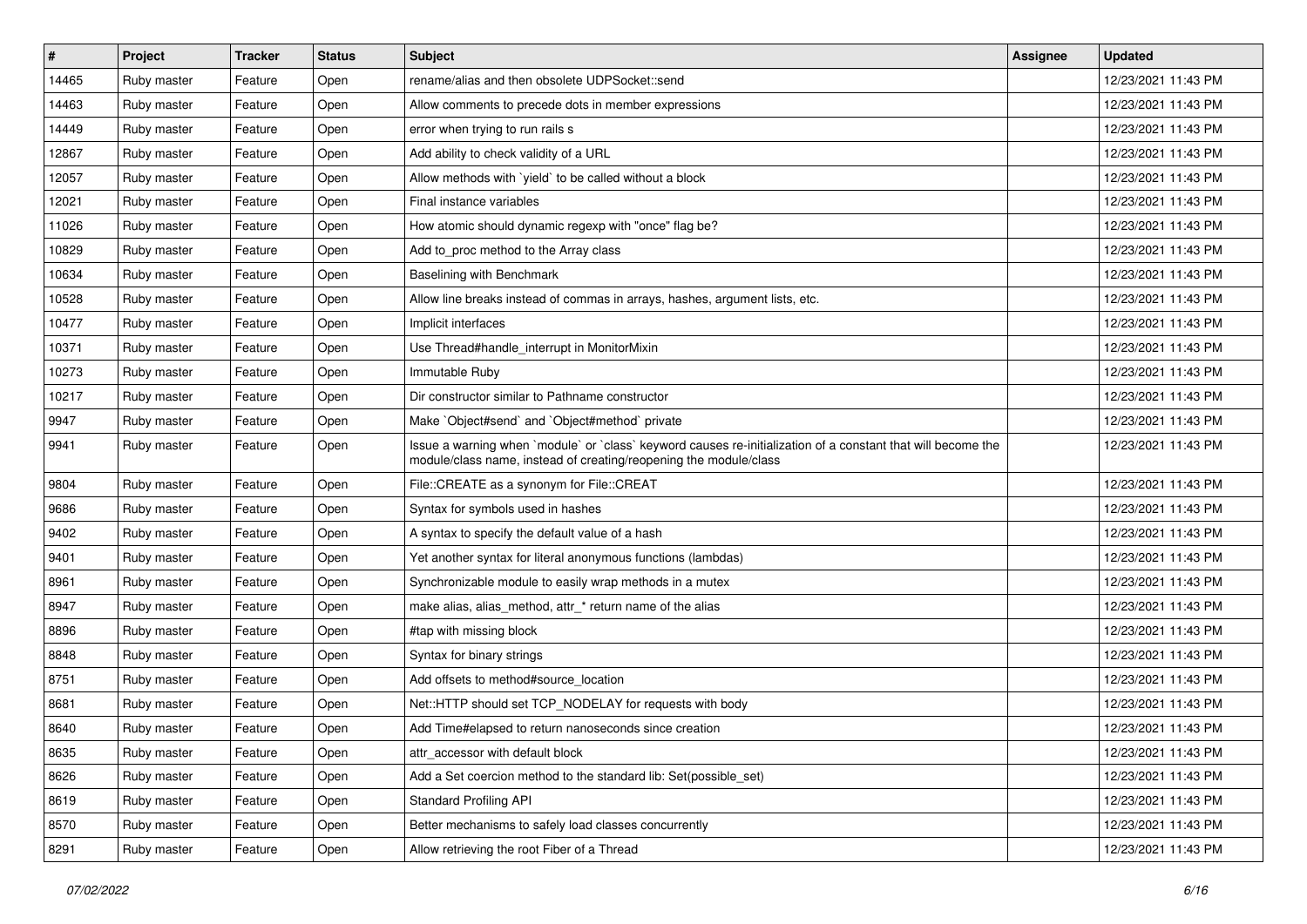| $\vert$ # | Project     | <b>Tracker</b> | <b>Status</b> | Subject                                                                                                                                     | <b>Assignee</b> | <b>Updated</b>      |
|-----------|-------------|----------------|---------------|---------------------------------------------------------------------------------------------------------------------------------------------|-----------------|---------------------|
| 8275      | Ruby master | Feature        | Open          | Add Module#public_const_get                                                                                                                 |                 | 12/23/2021 11:43 PM |
| 8259      | Ruby master | Feature        | Open          | Atomic attributes accessors                                                                                                                 |                 | 12/23/2021 11:43 PM |
| 8088      | Ruby master | Feature        | Open          | Method#parameters (and friends) should provide useful information about core methods                                                        |                 | 12/23/2021 11:43 PM |
| 7895      | Ruby master | Feature        | Open          | Exception#backtrace_locations to go with Thread#backtrace_locations and Kernel#caller_locations                                             |                 | 12/23/2021 11:43 PM |
| 7845      | Ruby master | Feature        | Open          | Strip doesn't handle unicode space characters in ruby 1.9.2 & 1.9.3 (does in 1.9.1)                                                         |                 | 12/23/2021 11:43 PM |
| 7747      | Ruby master | Feature        | Open          | Expanded API for Binding semantics                                                                                                          |                 | 12/23/2021 11:43 PM |
| 8272      | Ruby master | Feature        | Open          | Transfer feature tracking to CommonRuby                                                                                                     |                 | 12/23/2021 11:40 PM |
| 18411     | Ruby master | Feature        | Open          | Introduce `Fiber.blocking` for disabling scheduler.                                                                                         |                 | 12/23/2021 05:10 PM |
| 18420     | Ruby master | Misc           | Open          | Question about how to handle IO.pipe reader and writer when forking                                                                         |                 | 12/22/2021 12:04 AM |
| 18380     | Ruby master | Bug            | Open          | TestAddressResolve#test_socket_getnameinfo_domain_blocking test failures                                                                    |                 | 12/21/2021 04:22 PM |
| 18418     | Ruby master | Feature        | Open          | Add Net::HTTP#security level=                                                                                                               |                 | 12/19/2021 11:58 AM |
| 18413     | Ruby master | Bug            | Open          | Segfault in `ripper/lexer.rb`                                                                                                               |                 | 12/17/2021 04:49 PM |
| 18412     | Ruby master | Bug            | Open          | Segfault in test ractor.rb                                                                                                                  |                 | 12/17/2021 04:23 AM |
| 18410     | Ruby master | Feature        | Open          | Proposal to make inspect include underscores on numerics                                                                                    |                 | 12/16/2021 09:07 AM |
| 18296     | Ruby master | Feature        | Open          | Custom exception formatting should override `Exception#full_message`.                                                                       |                 | 12/15/2021 08:49 PM |
| 12084     | Ruby master | Feature        | Open          | Class#instance`                                                                                                                             |                 | 12/14/2021 08:52 PM |
| 17942     | Ruby master | Feature        | Open          | Add a `initialize(public @a, private @b)` shortcut syntax for defining public/private accessors for instance<br>vars as part of constructor |                 | 12/13/2021 12:43 AM |
| 18401     | Ruby master | Feature        | Open          | Rework `require relative` to add the "current path" on `\$LOAD PATH`                                                                        |                 | 12/09/2021 05:41 PM |
| 17799     | Ruby master | Bug            | Open          | Seg fault in rb_class_clear_method_cache                                                                                                    |                 | 12/09/2021 05:39 AM |
| 18395     | Ruby master | Feature        | Open          | Introduce Array#subtract! for performance                                                                                                   |                 | 12/08/2021 04:42 PM |
| 16920     | Ruby master | Bug            | Open          | TestThread#test_signal_at_join fails on aarch64                                                                                             |                 | 12/07/2021 02:17 PM |
| 18033     | Ruby master | Feature        | Open          | Time.new to parse a string                                                                                                                  |                 | 12/07/2021 02:15 PM |
| 18393     | Ruby master | Bug            | Open          | TestReadline#test interrupt in other thread fails on armv7hl                                                                                |                 | 12/07/2021 02:03 PM |
| 17047     | Ruby master | Feature        | Open          | Support parameters for MAIL FROM and RCPT TO                                                                                                |                 | 12/06/2021 08:16 PM |
| 18073     | Ruby master | Bug            | Open          | test/ruby/test_jit.rb: "error: invalid use of '_builtin_va_arg_pack ()"" on Ruby 2.7.4 on gcc 4.8.5                                         |                 | 12/03/2021 03:04 PM |
| 18369     | Ruby master | Feature        | Open          | users.detect(:name, "Dorian") as shorthand for users.detect {  user  user.name == "Dorian" }                                                |                 | 12/03/2021 02:23 PM |
| 18379     | Ruby master | <b>Bug</b>     | Open          | [CI] Windows mingw/ucrt - test-all timeout failures                                                                                         |                 | 12/02/2021 02:23 AM |
| 18352     | Ruby master | Misc           | Open          | What is the Hash#grep expected?                                                                                                             |                 | 11/28/2021 10:39 PM |
| 18004     | Ruby master | Feature        | Open          | Add Async to the stdlib                                                                                                                     |                 | 11/26/2021 06:01 AM |
| 6733      | Ruby master | Feature        | Open          | New inspect framework                                                                                                                       |                 | 11/24/2021 05:06 AM |
| 12911     | Ruby master | Misc           | Assigned      | Translate docs                                                                                                                              |                 | 11/24/2021 04:52 AM |
| 18360     | Ruby master | Feature        | Open          | PrettyPrint enhancements                                                                                                                    |                 | 11/24/2021 12:15 AM |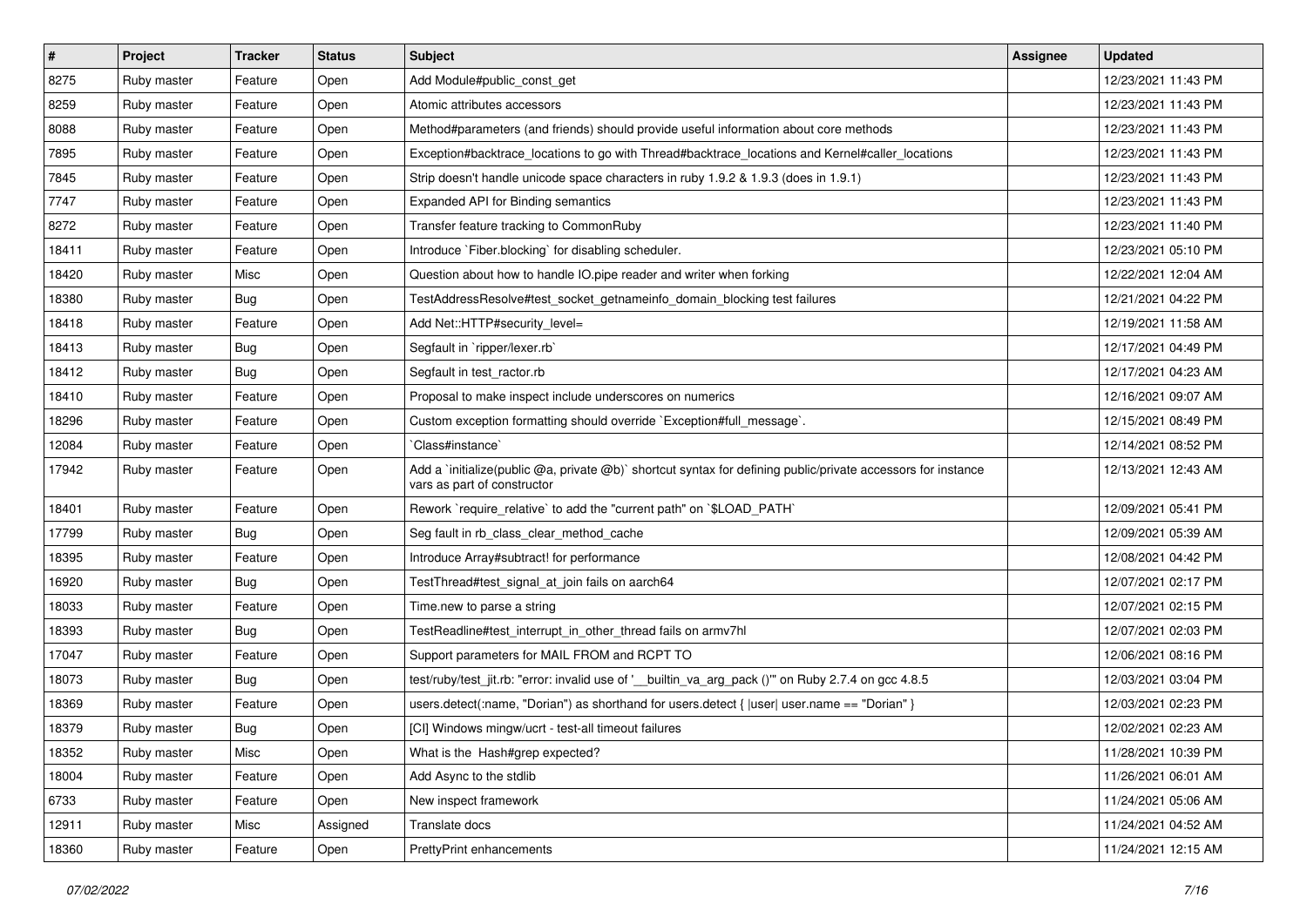| $\vert$ # | Project     | <b>Tracker</b> | <b>Status</b> | Subject                                                                                                                                                               | <b>Assignee</b> | <b>Updated</b>      |
|-----------|-------------|----------------|---------------|-----------------------------------------------------------------------------------------------------------------------------------------------------------------------|-----------------|---------------------|
| 18359     | Ruby master | <b>Bug</b>     | Open          | [Windows MinGW] warning Please include winsock2.h before windows.h                                                                                                    |                 | 11/23/2021 05:07 PM |
| 18357     | Ruby master | Feature        | Open          | Proposal: stop raising when block passed to IO#each_* closes the IO                                                                                                   |                 | 11/22/2021 09:03 PM |
| 18262     | Ruby master | Feature        | Open          | Enumerator::Lazy#partition                                                                                                                                            |                 | 11/20/2021 10:17 AM |
| 16252     | Ruby master | Feature        | Open          | Hash#partition should return hashes                                                                                                                                   |                 | 11/18/2021 03:54 PM |
| 18334     | Ruby master | Feature        | Open          | ENV#to_h returns a new Hash object but Hash#to_h does not, which can cause inconsistencies                                                                            |                 | 11/17/2021 05:46 PM |
| 18338     | Ruby master | <b>Bug</b>     | Open          | Encoding default external = Encoding::UTF 16BE may add a wrongly-encoded string to<br>\$LOADED_FEATURES                                                               |                 | 11/15/2021 07:32 AM |
| 18331     | Ruby master | Feature        | Open          | Kernel.#Time                                                                                                                                                          |                 | 11/13/2021 12:41 PM |
| 18269     | Ruby master | Bug            | Open          | trace_opt_not and trace_opt_regexpmatch2 insns are indistinguishable                                                                                                  |                 | 11/12/2021 07:44 AM |
| 18035     | Ruby master | Feature        | Open          | Introduce general model/semantic for immutable by default.                                                                                                            |                 | 11/09/2021 04:47 PM |
| 18127     | Ruby master | Feature        | Open          | Ractor-local version of Singleton                                                                                                                                     |                 | 11/09/2021 02:45 PM |
| 18291     | Ruby master | Feature        | Open          | When use $=$ with named group, if regex is on the right side, variable not defined.                                                                                   |                 | 11/06/2021 12:36 PM |
| 15667     | Ruby master | Feature        | Open          | Introduce malloc_trim(0) in full gc cycles                                                                                                                            |                 | 11/01/2021 07:32 AM |
| 18137     | Ruby master | Feature        | Open          | A new method to check Proc is isolated or not                                                                                                                         |                 | 10/27/2021 07:30 AM |
| 18255     | Ruby master | <b>Bug</b>     | Open          | ioctl zeroes the last buffer byte                                                                                                                                     |                 | 10/25/2021 08:13 AM |
| 18265     | Ruby master | Feature        | Open          | Self-contained one-binary feature which discuss on ruby kaigi 2021 day 2, $\Box$ Ruby Committers vs the World<br>/ CRuby Committers <sup>[]</sup>                     |                 | 10/24/2021 04:11 PM |
| 18083     | Ruby master | Feature        | Open          | Capture error in ensure block.                                                                                                                                        |                 | 10/21/2021 01:00 PM |
| 18259     | Ruby master | Feature        | Open          | Support quarter spec %q in Time#strftime                                                                                                                              |                 | 10/21/2021 12:15 PM |
| 18256     | Ruby master | Feature        | Open          | Change the canonical name of Thread::Mutex, Thread::Queue, Thread::SizedQueue and<br>Thread::ConditionVariable to just Mutex, Queue, SizedQueue and ConditionVariable |                 | 10/20/2021 10:59 PM |
| 17146     | Ruby master | <b>Bug</b>     | Open          | Queue operations are allowed after it is frozen                                                                                                                       |                 | 10/20/2021 08:32 PM |
| 17774     | Ruby master | <b>Bug</b>     | Open          | Quantified empty group causes regex to fail                                                                                                                           |                 | 10/13/2021 04:43 PM |
| 18248     | Ruby master | Misc           | Open          | Add Feature Triaging Guide                                                                                                                                            |                 | 10/12/2021 03:21 PM |
| 18242     | Ruby master | Feature        | Open          | Parser makes multiple assignment sad in confusing way                                                                                                                 |                 | 10/09/2021 07:58 AM |
| 18228     | Ruby master | Feature        | Open          | Add a 'timeout' option to 'IO.copy_stream'                                                                                                                            |                 | 10/01/2021 05:10 AM |
| 18186     | Ruby master | Bug            | Open          | SEGV with system command - MinGW?                                                                                                                                     |                 | 09/22/2021 03:20 PM |
| 18151     | Ruby master | Feature        | Open          | Incorrect Resolv result when DNS server is unreachable                                                                                                                |                 | 09/18/2021 12:22 AM |
| 18168     | Ruby master | Feature        | Open          | Add ActiveSupport deep_transform_values to Ruby                                                                                                                       |                 | 09/15/2021 05:29 AM |
| 17878     | Ruby master | Bug            | Open          | bootstraptest/test_ractor.rb:224 a random failing test with "The outgoing-port is already closed<br>(Ractor::ClosedError)"                                            |                 | 09/13/2021 01:10 PM |
| 18162     | Ruby master | Feature        | Open          | Shorthand method Proc#isolate to create isolated proc objects                                                                                                         |                 | 09/13/2021 02:33 AM |
| 18152     | Ruby master | <b>Bug</b>     | Open          | Fix theoretical bug with signals + qsort                                                                                                                              |                 | 09/08/2021 03:38 PM |
| 18150     | Ruby master | Misc           | Open          | Proposal: Deprecate leading zero syntax to declare octals, since it's extremely confusing (and Python 3<br>removed it too)                                            |                 | 09/04/2021 03:21 AM |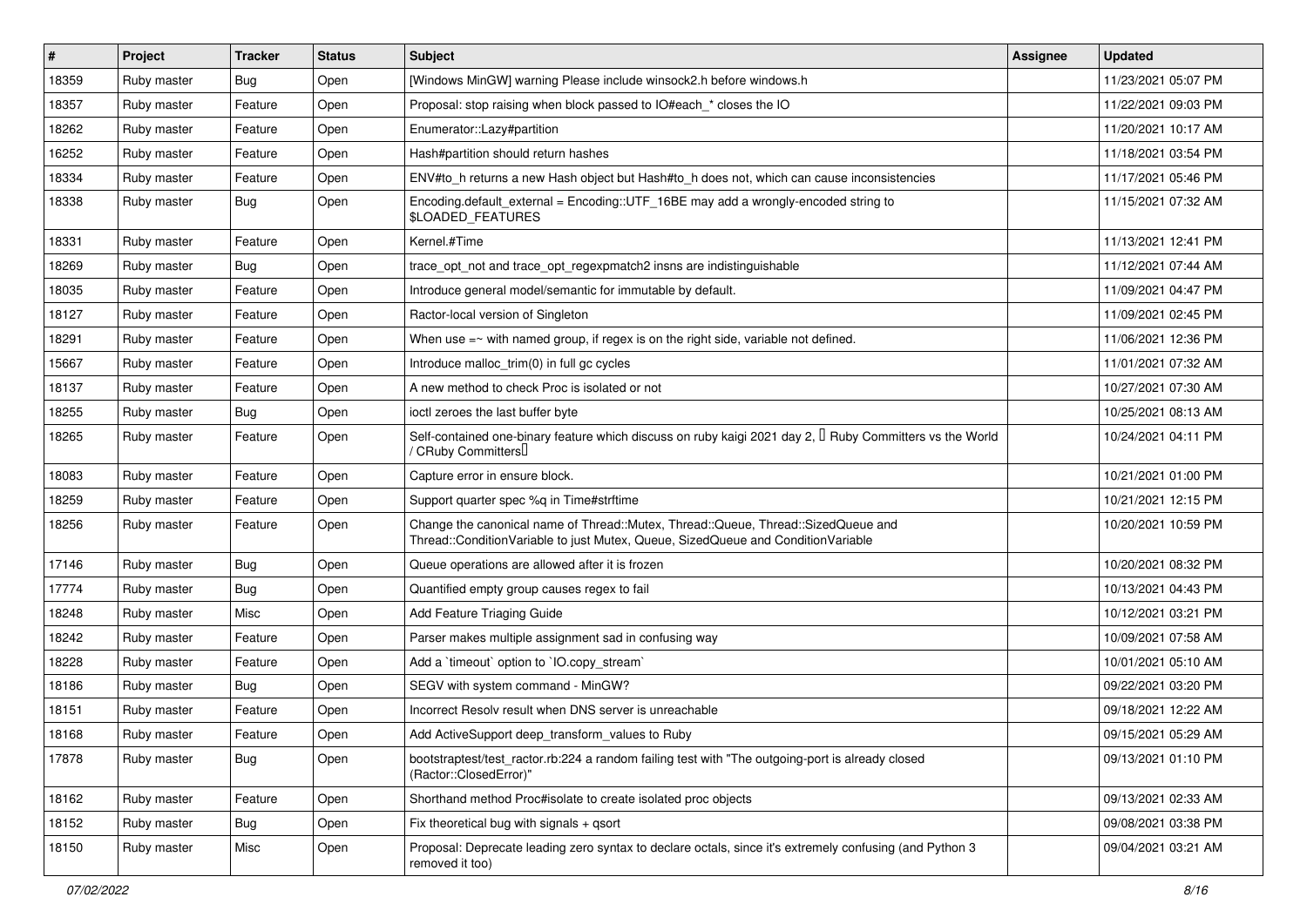| $\vert$ # | Project     | <b>Tracker</b> | <b>Status</b> | <b>Subject</b>                                                                                                          | Assignee | <b>Updated</b>      |
|-----------|-------------|----------------|---------------|-------------------------------------------------------------------------------------------------------------------------|----------|---------------------|
| 18146     | Ruby master | Feature        | Open          | Add `delete_prefix` and `delete_suffix` to `Pathname`                                                                   |          | 09/03/2021 04:59 AM |
| 18135     | Ruby master | Feature        | Open          | Introduce Enumerable#detect only                                                                                        |          | 09/02/2021 05:44 PM |
| 18144     | Ruby master | Bug            | Open          | Timeout not working while regular expression match is running                                                           |          | 09/02/2021 07:08 AM |
| 18131     | Ruby master | Bug            | Open          | addr2line.c: Some inlined functions mistakenly shown                                                                    |          | 08/24/2021 07:59 PM |
| 17722     | Ruby master | <b>Bug</b>     | Open          | define_method with shareable results in "defined in a different Ractor"                                                 |          | 08/24/2021 12:03 PM |
| 18129     | Ruby master | <b>Bug</b>     | Open          | Ractor-incompatible global variables can be accessed through alias                                                      |          | 08/23/2021 10:08 PM |
| 15428     | Ruby master | Bug            | Open          | Refactor Proc#>> and #<<                                                                                                |          | 08/20/2021 06:31 PM |
| 18080     | Ruby master | Bug            | Open          | Syntax error on one-line pattern matching                                                                               |          | 08/18/2021 12:38 AM |
| 18082     | Ruby master | Misc           | Open          | FileUtils.remove_entry_secure has inconsistent document                                                                 |          | 08/17/2021 04:26 PM |
| 18069     | Ruby master | Feature        | Open          | instance_exec` is just ignored when the block is originally a method                                                    |          | 08/10/2021 05:33 AM |
| 18070     | Ruby master | Feature        | Open          | attr` should be removed                                                                                                 |          | 08/09/2021 05:51 PM |
| 18063     | Ruby master | Feature        | Open          | io_uring implementation                                                                                                 |          | 08/05/2021 10:02 AM |
| 18057     | Ruby master | Feature        | Open          | Introduce Array#mean                                                                                                    |          | 08/02/2021 02:16 PM |
| 18055     | Ruby master | Feature        | Open          | Introduce                                                                                                               |          | 07/30/2021 09:30 AM |
| 13514     | Ruby master | Feature        | Open          | [PATCH] thread_pthread.c (native_sleep): preserve old unblock function                                                  |          | 07/27/2021 11:41 AM |
| 13502     | Ruby master | Feature        | Open          | remove unused Array#to_s implementation                                                                                 |          | 07/27/2021 11:41 AM |
| 12992     | Ruby master | Feature        | Open          | ArgumentError if hostname is missing                                                                                    |          | 07/27/2021 11:40 AM |
| 11373     | Ruby master | Feature        | Open          | Add command line option to query valid values for --dump                                                                |          | 07/27/2021 11:09 AM |
| 10755     | Ruby master | Feature        | Open          | Use rb_define_alias instead of rb_define_method for rb_cHash                                                            |          | 07/27/2021 11:09 AM |
| 11431     | Ruby master | Feature        | Open          | [PATCH] rb_parser_compile_*: remove volatile arg                                                                        |          | 07/27/2021 07:27 AM |
| 10473     | Ruby master | Feature        | Open          | Change Date#to_datetime to use local time                                                                               |          | 07/23/2021 07:08 PM |
| 14274     | Ruby master | Feature        | Open          | Merge Std-Lib Time Class into Core                                                                                      |          | 07/19/2021 07:54 AM |
| 11500     | Ruby master | Feature        | Open          | [RFC] rename Queue to UnboundedQueue                                                                                    |          | 07/19/2021 07:48 AM |
| 14851     | Ruby master | Feature        | Open          | [PATCH] thread_pthread.c: remove non-sleepy timer thread implementation                                                 |          | 07/19/2021 05:23 AM |
| 17994     | Ruby master | Feature        | Open          | Clarify 'IO.read' behavior and add 'File.read' method                                                                   |          | 07/16/2021 03:04 AM |
| 17938     | Ruby master | Feature        | Open          | Keyword alternative for boolean positional arguments                                                                    |          | 07/15/2021 06:46 AM |
| 15993     | Ruby master | Bug            | Open          | require' doesn't work if there are Cyrillic chars in the path to Ruby dir                                               |          | 07/09/2021 04:08 PM |
| 17924     | Ruby master | Feature        | Open          | Range#infinite?                                                                                                         |          | 07/08/2021 11:58 PM |
| 17931     | Ruby master | Bug            | Open          | Compile fails setup option nodynamic                                                                                    |          | 07/07/2021 08:51 AM |
| 17833     | Ruby master | Feature        | Open          | add IO.readinto(b) where b is a bytes like object that is you can get a memoryview from                                 |          | 06/30/2021 02:36 PM |
| 18013     | Ruby master | <b>Bug</b>     | Open          | Unexpected results when mxiing negated character classes and case-folding                                               |          | 06/29/2021 12:05 PM |
| 18012     | Ruby master | Bug            | Open          | Case-insensitive character classes can only match multiple code points when top-level character class is<br>not negated |          | 06/29/2021 08:35 AM |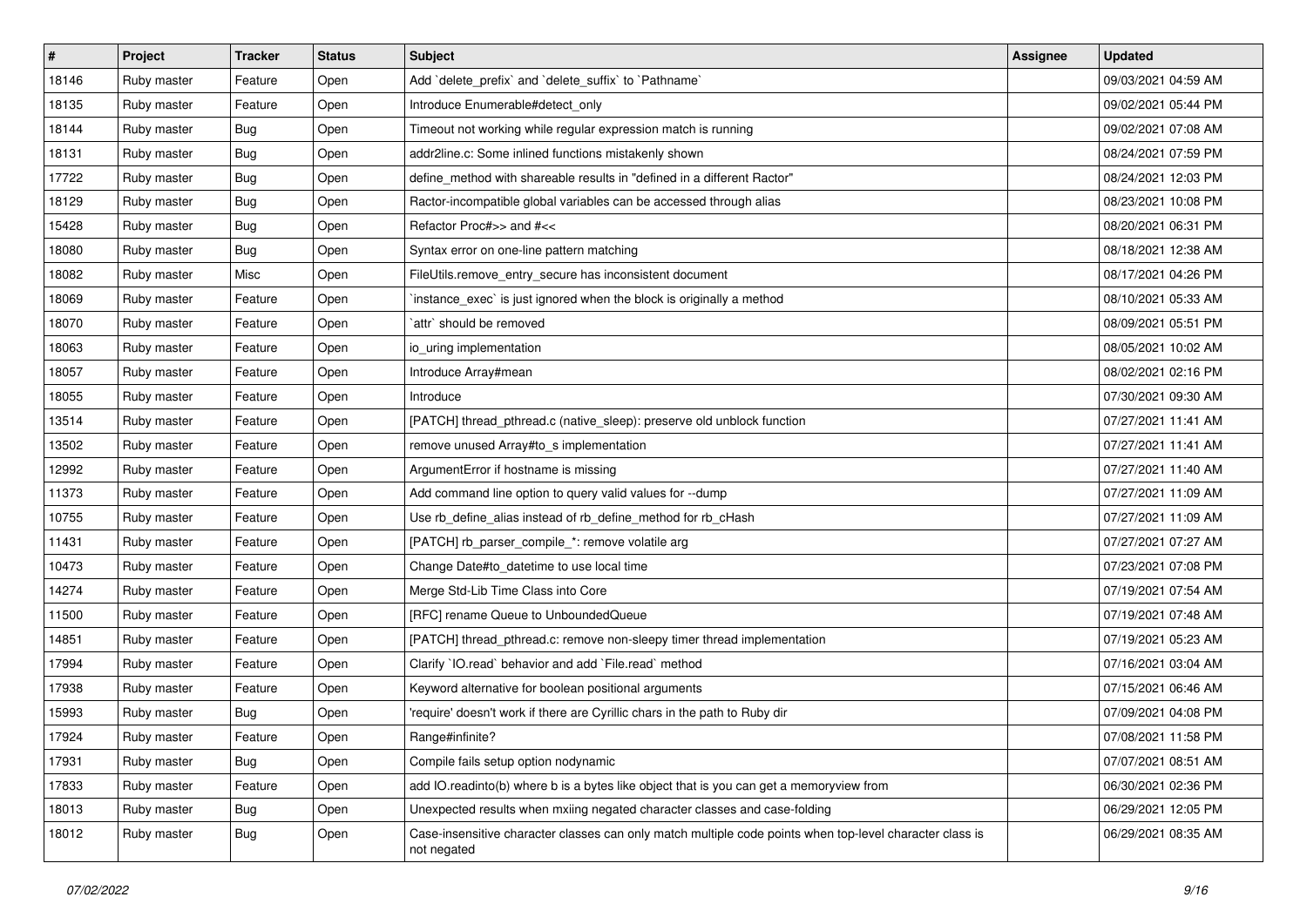| $\vert$ # | Project     | <b>Tracker</b> | <b>Status</b> | <b>Subject</b>                                                                                                        | <b>Assignee</b> | <b>Updated</b>      |
|-----------|-------------|----------------|---------------|-----------------------------------------------------------------------------------------------------------------------|-----------------|---------------------|
| 18010     | Ruby master | <b>Bug</b>     | Open          | Character class with single character gets case-folded with following string                                          |                 | 06/28/2021 09:30 AM |
| 18009     | Ruby master | Bug            | Open          | Regexps \w and \W with /i option and /u option produce inconsistent results under nested negation and<br>intersection |                 | 06/28/2021 09:09 AM |
| 18005     | Ruby master | Feature        | Open          | Enable non-blocking `binding.irb`.                                                                                    |                 | 06/24/2021 07:20 PM |
| 14378     | Ruby master | Feature        | Open          | Increase Fixnum range on Windows from 31 bits to 63 bits                                                              |                 | 06/18/2021 07:31 PM |
| 14582     | Ruby master | <b>Bug</b>     | Open          | Unable to use `method_entry` and `method_return` tracing probes since 2.5                                             |                 | 06/18/2021 06:08 PM |
| 17999     | Ruby master | <b>Bug</b>     | Open          | TestMethod#test_zsuper intermittent timeout error on raspbian10-aarch64 CI                                            |                 | 06/18/2021 01:33 AM |
| 14275     | Ruby master | Feature        | Open          | GC not aggressive enough                                                                                              |                 | 06/17/2021 06:54 PM |
| 14570     | Ruby master | Feature        | Open          | Make File.expand path/real path casing consistent on Windows                                                          |                 | 06/17/2021 04:22 PM |
| 17990     | Ruby master | <b>Bug</b>     | Open          | Inconsistent behavior of Regexp quantifiers over characters with complex case foldings                                |                 | 06/15/2021 11:59 AM |
| 17989     | Ruby master | <b>Bug</b>     | Open          | Case insensitive Regexps do not handle characters with overlapping case foldings                                      |                 | 06/15/2021 11:43 AM |
| 17950     | Ruby master | Feature        | Open          | Unable to pattern-match against a String key                                                                          |                 | 06/15/2021 11:42 AM |
| 17944     | Ruby master | Feature        | Open          | Remove Socket.gethostbyaddr and Socket.gethostbyname                                                                  |                 | 06/10/2021 08:26 AM |
| 10320     | Ruby master | Feature        | Open          | require into module                                                                                                   |                 | 06/10/2021 08:15 AM |
| 17683     | Ruby master | Misc           | Open          | Current status of beginless range (experimental or not)                                                               |                 | 06/05/2021 07:22 AM |
| 17925     | Ruby master | <b>Bug</b>     | Open          | Pattern matching syntax using semicolon one-line                                                                      |                 | 06/04/2021 03:08 PM |
| 17926     | Ruby master | <b>Bug</b>     | Open          | spec/ruby/core/file/atime_spec.rb: a random failing test on Travis ppc64le                                            |                 | 06/02/2021 04:35 PM |
| 17792     | Ruby master | Bug            | Open          | make notes and make test fail with Ruby3.0.1p64 RaspberryPI 4B Ubuntu 20.10 ARM64                                     |                 | 05/23/2021 08:23 PM |
| 17859     | Ruby master | Feature        | Open          | Start IRB when running just `ruby`                                                                                    |                 | 05/14/2021 07:54 AM |
| 17856     | Ruby master | Feature        | Open          | ary.member? is slower than ary.include?                                                                               |                 | 05/11/2021 10:12 AM |
| 17844     | Ruby master | Feature        | Open          | Support list of methods to test with respond_to?                                                                      |                 | 05/06/2021 07:00 PM |
| 17834     | Ruby master | Feature        | Open          | Add a Bytes and BytesArray class that implement memoryview                                                            |                 | 05/06/2021 02:22 PM |
| 17851     | Ruby master | Feature        | Open          | ruby extension for memoryview                                                                                         |                 | 05/05/2021 03:15 PM |
| 17825     | Ruby master | Feature        | Open          | Uniformize Float::INFINITY and Date::infinity.new                                                                     |                 | 05/04/2021 01:43 AM |
| 17647     | Ruby master | Feature        | Open          | Print register `r11` on 32-bit ARM Linux                                                                              |                 | 04/30/2021 11:22 AM |
| 17016     | Ruby master | Feature        | Open          | Enumerable#accumulate                                                                                                 |                 | 04/27/2021 03:14 PM |
| 17829     | Ruby master | Misc           | Open          | Clang/LLVM correctness of x64-mingw32 build (`shorten-64-to-32` warnings)                                             |                 | 04/26/2021 04:23 PM |
| 17817     | Ruby master | <b>Bug</b>     | Open          | --jit outputs ./tmp/_ruby_mjit_*.h: No such file or directory on with TMP                                             |                 | 04/22/2021 11:57 AM |
| 17790     | Ruby master | Feature        | Open          | Have a way to clear a String without resetting its capacity                                                           |                 | 04/21/2021 11:27 PM |
| 17815     | Ruby master | Misc           | Open          | Snapcraft Ruby plugin                                                                                                 |                 | 04/20/2021 07:59 PM |
| 17808     | Ruby master | Feature        | Open          | Feature Request: JS like splat of Object properties as named method parameters                                        |                 | 04/17/2021 11:43 PM |
| 11230     | Ruby master | <b>Bug</b>     | Open          | Should rb struct s members() be public API?                                                                           |                 | 04/17/2021 05:06 PM |
| 17749     | Ruby master | Feature        | Open          | Const source location without name                                                                                    |                 | 04/17/2021 07:38 AM |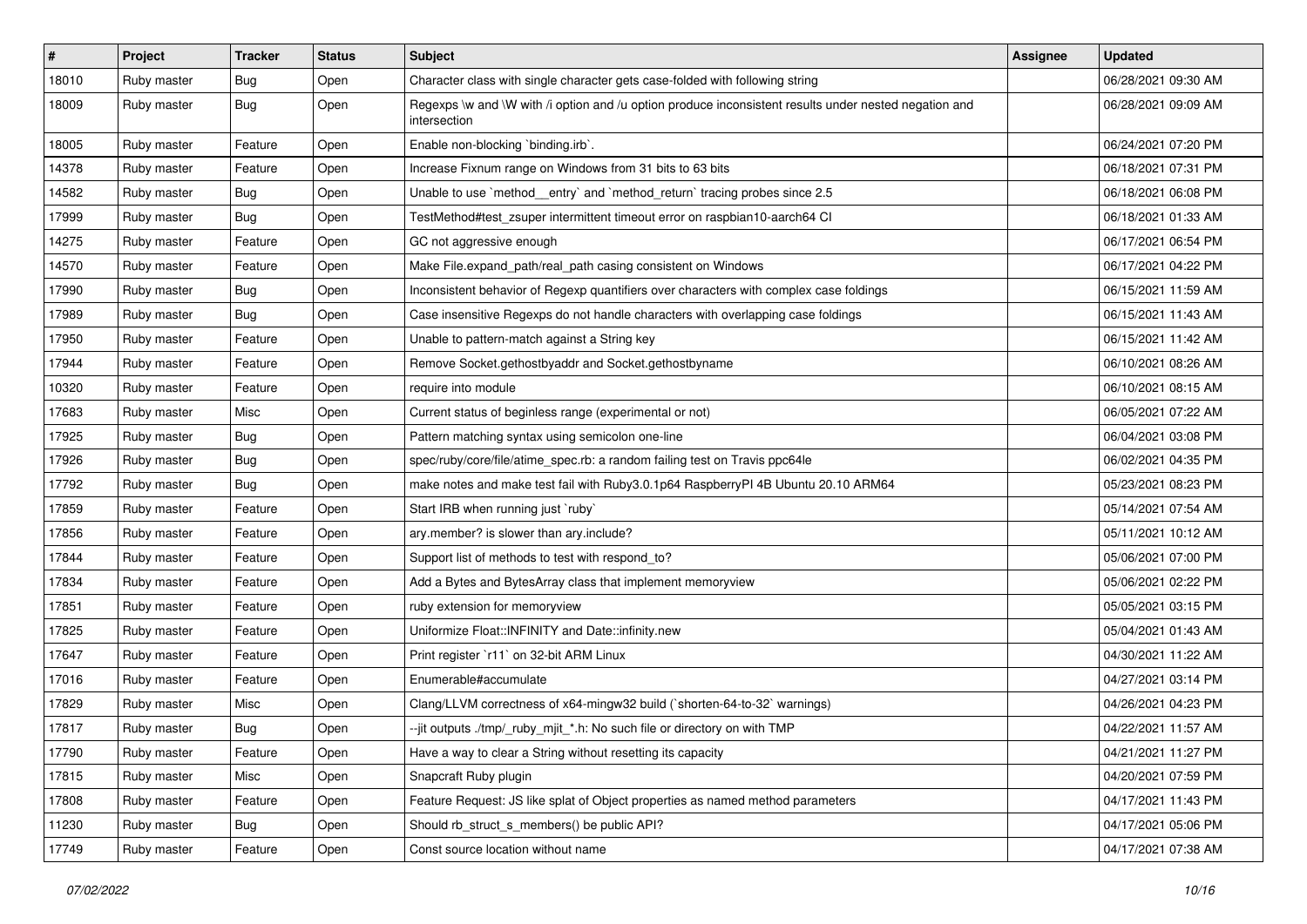| $\sharp$ | Project     | <b>Tracker</b> | <b>Status</b> | <b>Subject</b>                                                                                                                                            | <b>Assignee</b> | <b>Updated</b>      |
|----------|-------------|----------------|---------------|-----------------------------------------------------------------------------------------------------------------------------------------------------------|-----------------|---------------------|
| 17797    | Ruby master | Feature        | Open          | MIPS support for addr2line.c                                                                                                                              |                 | 04/13/2021 03:49 AM |
| 17786    | Ruby master | Feature        | Open          | Proposal: new "ends" keyword                                                                                                                              |                 | 04/11/2021 01:40 AM |
| 16816    | Ruby master | Feature        | Open          | Prematurely terminated Enumerator should stay terminated                                                                                                  |                 | 04/09/2021 09:24 PM |
| 17773    | Ruby master | Feature        | Open          | Alias `Numeric#zero?` and `Float#zero?` as `Numeric#empty?` and `Float#empty?`                                                                            |                 | 04/02/2021 03:39 PM |
| 17771    | Ruby master | Feature        | Open          | String#start_with? should not construct MatchData or set \$~                                                                                              |                 | 04/02/2021 02:49 PM |
| 12689    | Ruby master | Bug            | Open          | Thread isolation of $\gamma$ and $\gamma$                                                                                                                 |                 | 04/01/2021 08:51 PM |
| 17758    | Ruby master | Feature        | Open          | Provide Hash#count for performance improvement                                                                                                            |                 | 03/28/2021 06:39 PM |
| 17354    | Ruby master | Bug            | Open          | Module#const_source_location is misleading for constants awaiting autoload                                                                                |                 | 03/26/2021 05:56 PM |
| 17743    | Ruby master | Feature        | Open          | Show argument types in backtrace                                                                                                                          |                 | 03/25/2021 06:39 PM |
| 17682    | Ruby master | Feature        | Open          | String#casecmp performance improvement                                                                                                                    |                 | 03/24/2021 02:29 PM |
| 17718    | Ruby master | Feature        | Open          | a method paramaters object that can be pattern matched against                                                                                            |                 | 03/24/2021 01:29 PM |
| 17741    | Ruby master | Feature        | Open          | Ruby links to `objc` for convenience - this should be moved into a native ext                                                                             |                 | 03/23/2021 01:24 AM |
| 17142    | Ruby master | Bug            | Open          | Ruby fails to build in AIX                                                                                                                                |                 | 03/20/2021 07:08 AM |
| 13820    | Ruby master | Feature        | Open          | Add a nil coalescing operator                                                                                                                             |                 | 03/16/2021 03:34 PM |
| 17680    | Ruby master | Bug            | Open          | tab completion no longer works on irb3.0                                                                                                                  |                 | 03/13/2021 08:06 AM |
| 16810    | Ruby master | Bug            | Open          | ruby segfaults on s390x with musl libc                                                                                                                    |                 | 03/05/2021 01:38 AM |
| 17663    | Ruby master | Feature        | Open          | Enumerator#with, an alternative to Enumerator#with_object                                                                                                 |                 | 03/02/2021 05:48 PM |
| 17660    | Ruby master | Feature        | Open          | Expose information about which basic methods have been redefined                                                                                          |                 | 03/02/2021 03:31 PM |
| 16113    | Ruby master | Feature        | Open          | Partial application                                                                                                                                       |                 | 03/02/2021 02:00 PM |
| 14480    | Ruby master | Bug            | Open          | miniruby crashing when compiled with -O2 or -O1 on aarch64                                                                                                |                 | 02/23/2021 10:35 AM |
| 16990    | Ruby master | Feature        | Open          | Sets: operators compatibility with Array                                                                                                                  |                 | 02/22/2021 11:37 PM |
| 17646    | Ruby master | Bug            | Open          | Check for `__builtin_mul_overflow` with `long long` arguments                                                                                             |                 | 02/19/2021 06:19 PM |
| 17637    | Ruby master | Misc           | Open          | Endless ranges with 'nil' boundary weird behavior                                                                                                         |                 | 02/19/2021 07:57 AM |
| 17591    | Ruby master | Misc           | Open          | Test frameworks and REPLs do not show deprecation warnings by default                                                                                     |                 | 02/17/2021 09:06 AM |
| 17627    | Ruby master | Feature        | Open          | Suggestion: Implement `freeze_values` instance method on collection-like classes.                                                                         |                 | 02/16/2021 07:58 PM |
| 17140    | Ruby master | Feature        | Open          | Merge Enumerable#grep(_v) with Enumerable#select/reject                                                                                                   |                 | 02/10/2021 07:56 AM |
| 17616    | Ruby master | Feature        | Open          | Support backtracing on Linux with non-GNU-libc + libunwind                                                                                                |                 | 02/09/2021 01:12 PM |
| 17611    | Ruby master | Feature        | Open          | Expose `rb_execarg` interfaces and `rb_grantpt`                                                                                                           |                 | 02/07/2021 01:52 AM |
| 17566    | Ruby master | Feature        | Open          | Tune thread QoS / efficiency on macOS                                                                                                                     |                 | 01/29/2021 09:16 AM |
| 17586    | Ruby master | Misc           | Open          | Please run Windows CI in all std-lib repos                                                                                                                |                 | 01/28/2021 02:34 PM |
| 11539    | Ruby master | Feature        | Open          | Support explicit declaration of volatile instance variables                                                                                               |                 | 01/26/2021 03:30 PM |
| 17579    | Ruby master | Feature        | Open          | [Proposal] A suggestion for newline-separated shorthand notation, for the creation of Arrays containing<br>strings that may contain '' (space) characters |                 | 01/25/2021 04:33 PM |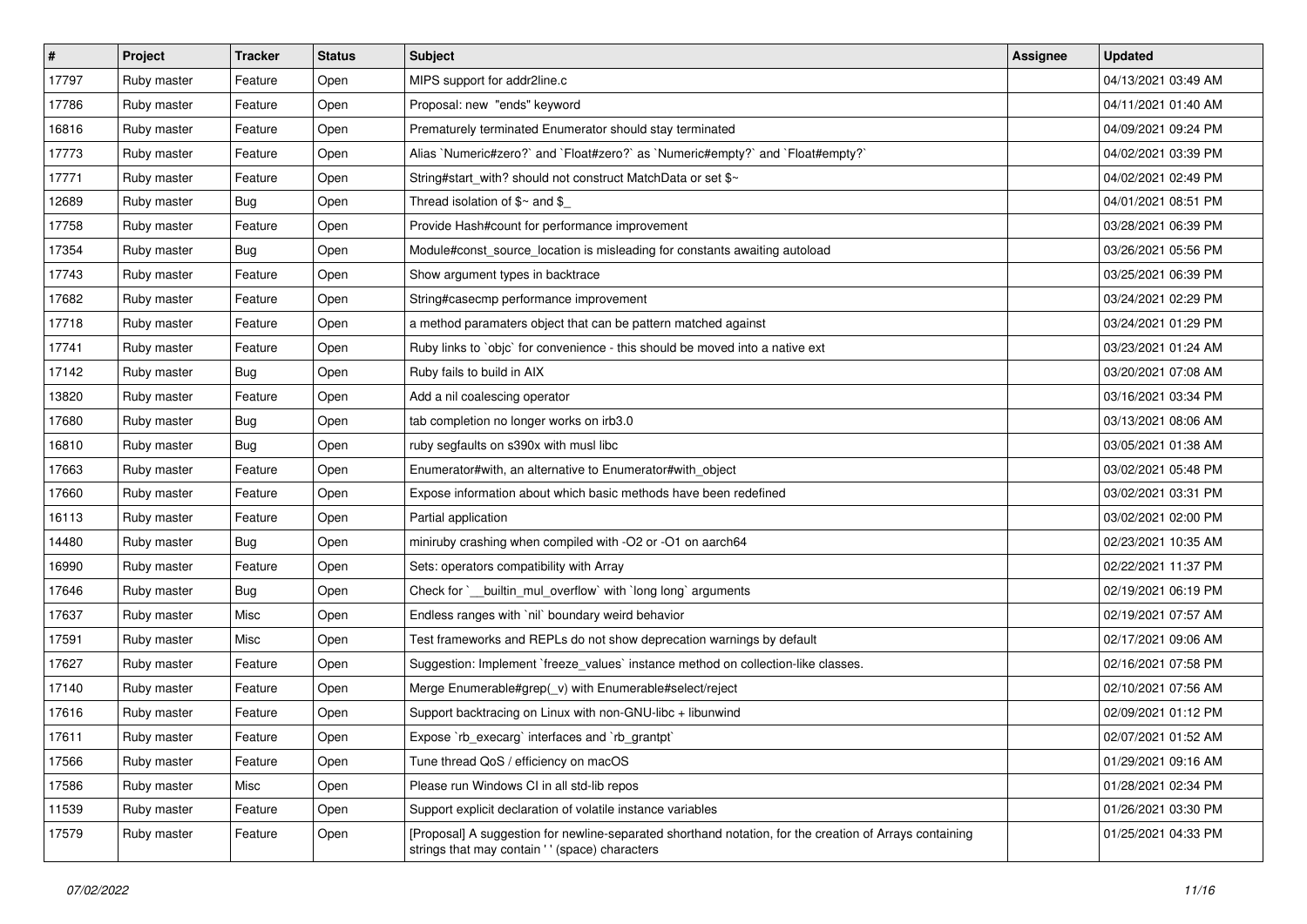| $\vert$ # | Project     | <b>Tracker</b> | <b>Status</b> | <b>Subject</b>                                                                                      | <b>Assignee</b> | <b>Updated</b>      |
|-----------|-------------|----------------|---------------|-----------------------------------------------------------------------------------------------------|-----------------|---------------------|
| 17330     | Ruby master | Feature        | Open          | Object#non                                                                                          |                 | 01/25/2021 03:54 PM |
| 17576     | Ruby master | Feature        | Open          | Partial Functions (procs, lambdas)                                                                  |                 | 01/24/2021 07:58 PM |
| 13750     | Ruby master | Feature        | Open          | Improve String#casecmp? and Symbol#casecmp? performance with ASCII string                           |                 | 01/24/2021 07:12 AM |
| 17565     | Ruby master | Misc           | Open          | Prefer use of access(2) in rb_file_load_ok() to check for existence of require'd files              |                 | 01/21/2021 08:52 PM |
| 17562     | Ruby master | Feature        | Open          | Update - E option in --help                                                                         |                 | 01/19/2021 05:38 PM |
| 14430     | Ruby master | Feature        | Open          | net/http: use Socket.tcp with connect_timeout, instead of TCPSocket.open wrapped in Timeout.timeout |                 | 01/19/2021 10:01 AM |
| 17550     | Ruby master | Feature        | Open          | Why no function to get all subdirectories of a directory?                                           |                 | 01/18/2021 08:57 AM |
| 17528     | Ruby master | Feature        | Open          | Make Addrinfo.getaddrinfo fall back to Timeout.timeout for :resolv_timeout                          |                 | 01/13/2021 08:50 PM |
| 17496     | Ruby master | Feature        | Open          | Add constant Math::TAU                                                                              |                 | 01/13/2021 05:47 AM |
| 17097     | Ruby master | Feature        | Open          | 'map_min', 'map_max'                                                                                |                 | 01/13/2021 01:24 AM |
| 17357     | Ruby master | Feature        | Open          | Queue#pop`should have a block form for closed queues                                                |                 | 01/12/2021 07:32 AM |
| 17474     | Ruby master | Feature        | Open          | Interpreting constants at compile time                                                              |                 | 01/07/2021 04:40 PM |
| 16436     | Ruby master | Misc           | Open          | hash missing #last method, make it not so consistent (it has #first)                                |                 | 01/06/2021 09:47 AM |
| 17373     | Ruby master | <b>Bug</b>     | Open          | Ruby 3.0 is slower at Discourse bench than Ruby 2.7                                                 |                 | 01/04/2021 06:47 AM |
| 17506     | Ruby master | Bug            | Open          | Ractor isolation broken by ThreadGroup                                                              |                 | 01/03/2021 08:05 PM |
| 15225     | Ruby master | Feature        | Open          | OpenStruct: Recursively converting child Hash objects to OpenStruct objects.                        |                 | 01/03/2021 02:30 AM |
| 17471     | Ruby master | Feature        | Open          | send_if method for improved conditional chaining                                                    |                 | 12/29/2020 03:23 PM |
| 17422     | Ruby master | Misc           | Open          | 3.0 documentation problems tracking ticket                                                          |                 | 12/24/2020 12:51 PM |
| 17399     | Ruby master | Misc           | Open          | Are endless methods experimental?                                                                   |                 | 12/22/2020 07:05 PM |
| 17337     | Ruby master | <b>Bug</b>     | Open          | Don't embed Ruby build-time configuration in Ruby                                                   |                 | 12/21/2020 04:17 PM |
| 17416     | Ruby master | Feature        | Open          | Improve performance Kernel#itself                                                                   |                 | 12/21/2020 01:14 PM |
| 17406     | Ruby master | Feature        | Open          | Add `NoMatchingPatternError#depth`                                                                  |                 | 12/19/2020 03:18 PM |
| 17099     | Ruby master | Feature        | Open          | Remove boolean argument and warning from Module#attr                                                |                 | 12/18/2020 04:15 AM |
| 17390     | Ruby master | Misc           | Open          | Class and method-level docs for Ractor                                                              |                 | 12/13/2020 06:33 PM |
| 17333     | Ruby master | Feature        | Open          | Enumerable#many?                                                                                    |                 | 12/11/2020 03:38 AM |
| 17134     | Ruby master | Feature        | Open          | Add resolv_timeout to TCPSocket                                                                     |                 | 12/10/2020 09:09 AM |
| 13847     | Ruby master | Feature        | Assigned      | Gem activated problem for default gems                                                              |                 | 12/10/2020 08:53 AM |
| 10318     | Ruby master | Feature        | Open          | [PATCH 0/n] Let underscore be positionally matched arg to omit binding obvious variable.            |                 | 12/10/2020 08:53 AM |
| 8807      | Ruby master | Feature        | Open          | Custom literals                                                                                     |                 | 12/10/2020 08:53 AM |
| 7545      | Ruby master | Feature        | Open          | Make Range act as a "lazy ordered set"                                                              |                 | 12/10/2020 08:49 AM |
| 7220      | Ruby master | Feature        | Open          | Separate IO#dup, StringIO#initialize_copy from dup(2)                                               |                 | 12/10/2020 08:47 AM |
| 6828      | Ruby master | Feature        | Open          | <b>Constancy of Constants</b>                                                                       |                 | 12/10/2020 08:47 AM |
| 17383     | Ruby master | Bug            | Open          | 3.0 recursion memory speed issues                                                                   |                 | 12/09/2020 05:41 PM |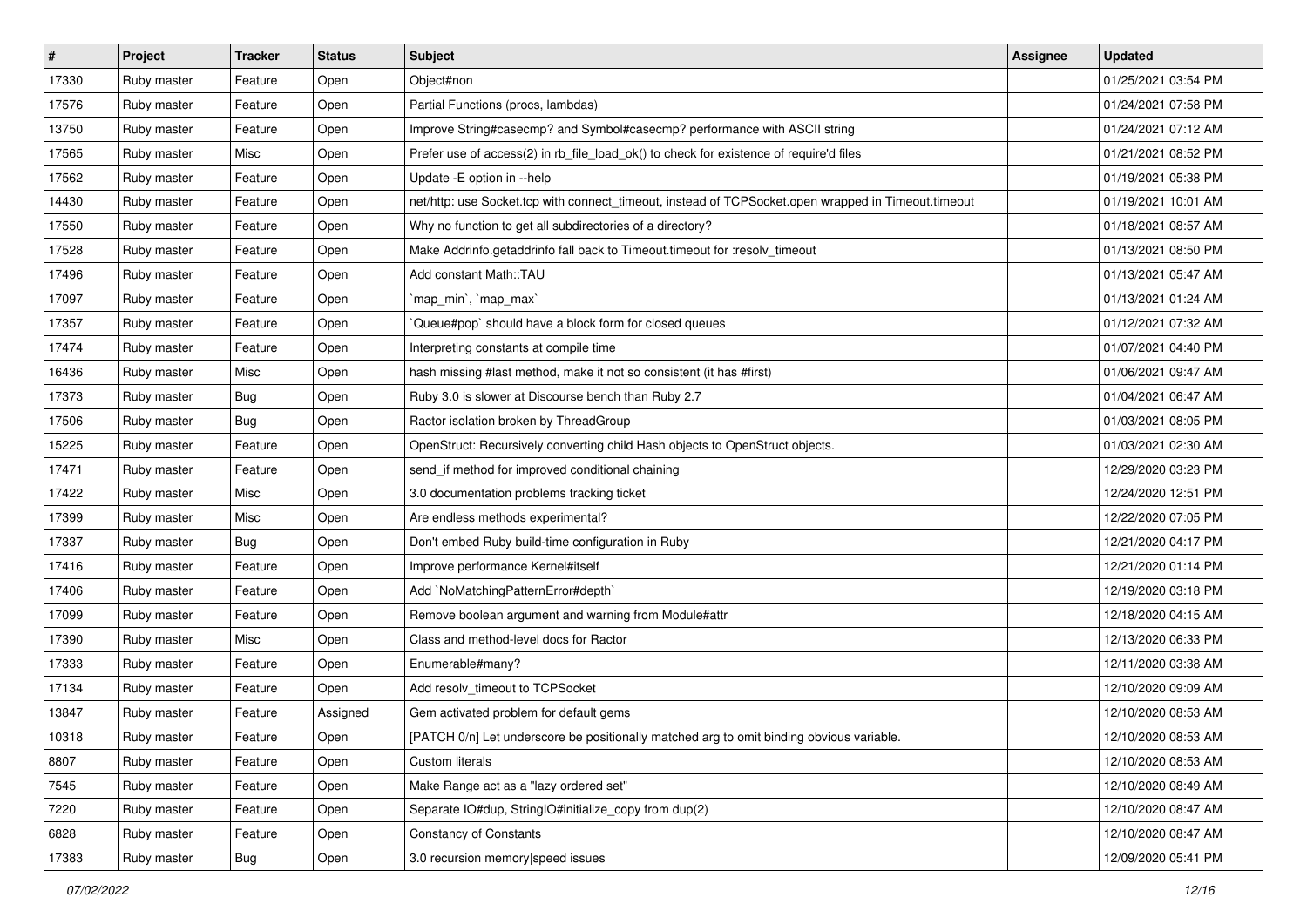| $\sharp$ | Project     | <b>Tracker</b> | <b>Status</b> | <b>Subject</b>                                                                                        | Assignee | <b>Updated</b>      |
|----------|-------------|----------------|---------------|-------------------------------------------------------------------------------------------------------|----------|---------------------|
| 17375    | Ruby master | Feature        | Open          | Add scheduler callbacks for transferring fibers                                                       |          | 12/07/2020 11:31 PM |
| 17156    | Ruby master | Feature        | Open          | Refinements per directory tree                                                                        |          | 12/07/2020 05:19 AM |
| 17356    | Ruby master | Feature        | Open          | Alignment of memory allocated through Fiddle struct's malloc                                          |          | 12/02/2020 11:06 AM |
| 17353    | Ruby master | Feature        | Open          | Functional chaining operator                                                                          |          | 11/30/2020 03:29 AM |
| 16241    | Ruby master | Feature        | Open          | Shorter syntax for anonymous refinements                                                              |          | 11/20/2020 07:22 PM |
| 17143    | Ruby master | Feature        | Open          | Improve support for warning categories                                                                |          | 11/20/2020 01:05 PM |
| 17325    | Ruby master | Feature        | Open          | Adds Fiber#cancel, which forces a Fiber to break/return                                               |          | 11/19/2020 12:34 AM |
| 17315    | Ruby master | Feature        | Open          | Hash #transform                                                                                       |          | 11/13/2020 08:38 PM |
| 17298    | Ruby master | Feature        | Open          | Ractor's basket communication APIs                                                                    |          | 11/13/2020 04:16 PM |
| 17309    | Ruby master | Misc           | Open          | URI escape being deprecated, yet there is no replacement                                              |          | 11/11/2020 12:52 AM |
| 17311    | Ruby master | Feature        | Open          | Improve performance Array#deconstruct & Array#to_ary                                                  |          | 11/08/2020 07:12 AM |
| 17286    | Ruby master | Feature        | Open          | 'Ractor.new' should accept 'move: true'                                                               |          | 11/08/2020 03:01 AM |
| 17208    | Ruby master | Feature        | Open          | Add `Set#compact` and `Set#compact!` methods                                                          |          | 11/05/2020 10:44 AM |
| 17127    | Ruby master | Feature        | Open          | Some TrueClass methods are faster if implemented in Ruby                                              |          | 11/05/2020 07:11 AM |
| 17159    | Ruby master | Bug            | Open          | extend 'define_method' for Ractor                                                                     |          | 10/29/2020 04:06 PM |
| 17290    | Ruby master | Feature        | Open          | Syntax sugar for boolean keyword argument                                                             |          | 10/29/2020 04:51 AM |
| 17206    | Ruby master | Feature        | Open          | Introduce new Regexp option to avoid global MatchData allocations                                     |          | 10/28/2020 10:43 PM |
| 17285    | Ruby master | Feature        | Open          | Less strict `Ractor.select`                                                                           |          | 10/26/2020 03:15 AM |
| 17199    | Ruby master | Misc           | Open          | id outputed by inspect and to_s output does not allow to find actual object_id and vice-versa         |          | 10/20/2020 09:35 PM |
| 17258    | Ruby master | Feature        | Open          | Oneshot Branch Coverage                                                                               |          | 10/09/2020 08:26 PM |
| 17174    | Ruby master | Misc           | Open          | Error relocating, symbol not found" error when compiling a native extension on Alpine with Ruby >=2.4 |          | 10/06/2020 11:19 AM |
| 13153    | Ruby master | Feature        | Open          | Inconsistent sprintf formatting for 0 value                                                           |          | 09/29/2020 03:30 PM |
| 17056    | Ruby master | Feature        | Open          | Array#index: Allow specifying the position to start search as in String#index                         |          | 09/25/2020 01:41 PM |
| 10561    | Ruby master | Feature        | Open          | Improve function of Thread::Backtrace::Location #path and #absolute_path                              |          | 09/24/2020 09:39 AM |
| 12416    | Ruby master | Feature        | Open          | struct rb_id_table lacks mark function                                                                |          | 09/22/2020 07:43 PM |
| 17180    | Ruby master | Bug            | Open          | Ractor and constant referencing                                                                       |          | 09/20/2020 05:43 PM |
| 17165    | Ruby master | Feature        | Open          | Add 'filter' and 'flatten' keywords to 'Enumerable#map'                                               |          | 09/13/2020 09:41 AM |
| 13719    | Ruby master | Feature        | Open          | [PATCH] net/http: allow existing socket arg for Net::HTTP.start                                       |          | 09/12/2020 09:45 PM |
| 17166    | Ruby master | Feature        | Open          | net/http not supporting unix domain sockets                                                           |          | 09/12/2020 02:51 PM |
| 16794    | Ruby master | Feature        | Open          | Rightward operators                                                                                   |          | 09/10/2020 09:34 PM |
| 17163    | Ruby master | Feature        | Open          | Rename `begin`                                                                                        |          | 09/09/2020 03:04 AM |
| 17148    | Ruby master | Feature        | Open          | stdbuf(1) support                                                                                     |          | 09/07/2020 04:12 AM |
| 17155    | Ruby master | Feature        | Open          | Add a Diggable mixin                                                                                  |          | 09/05/2020 02:08 PM |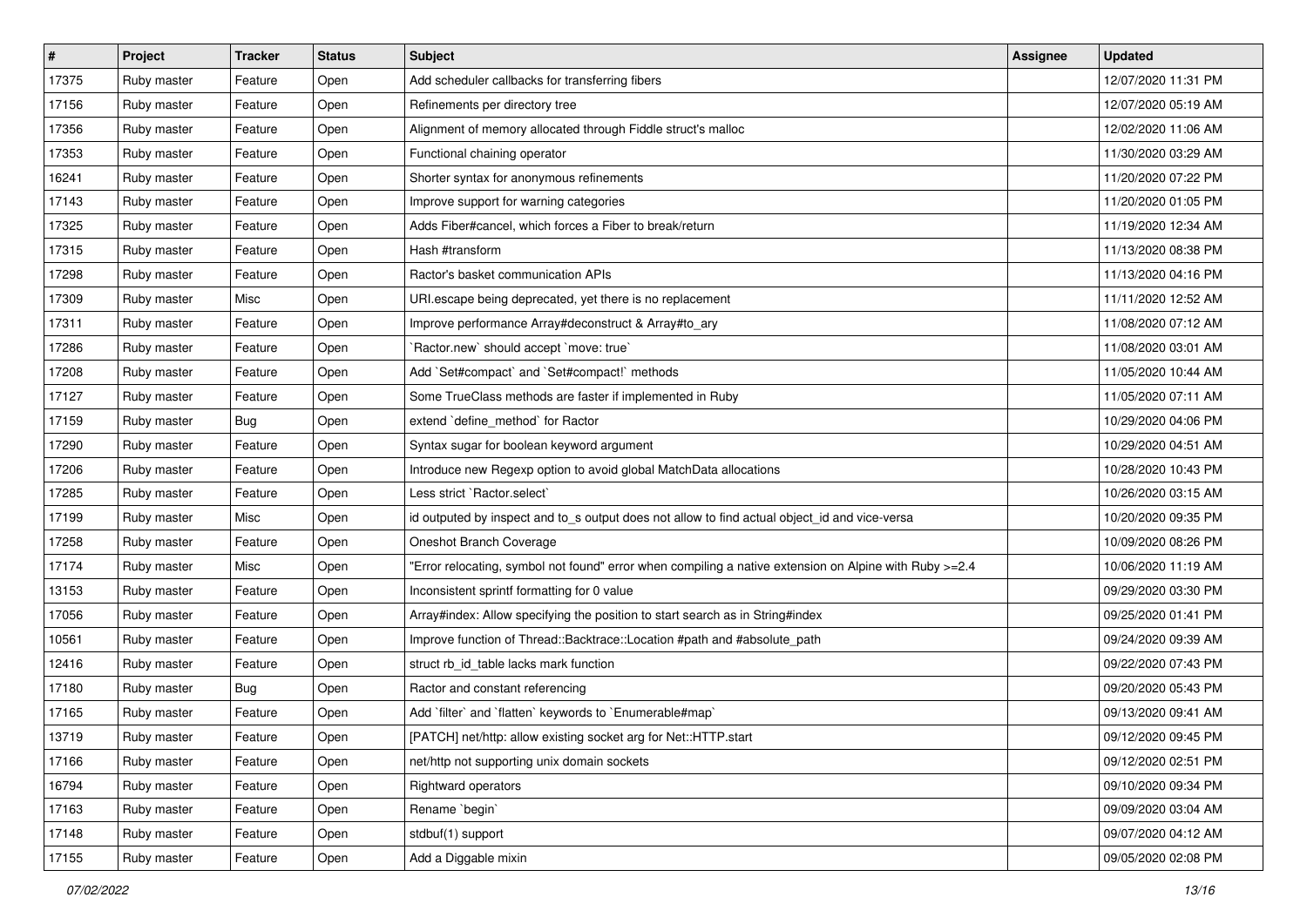| #     | Project     | <b>Tracker</b> | <b>Status</b> | <b>Subject</b>                                                                                                  | <b>Assignee</b> | <b>Updated</b>      |
|-------|-------------|----------------|---------------|-----------------------------------------------------------------------------------------------------------------|-----------------|---------------------|
| 17151 | Ruby master | Feature        | Open          | Support multiple builtin ruby code for implimatation in Ruby & C                                                |                 | 09/05/2020 01:41 AM |
| 17137 | Ruby master | Misc           | Open          | Cooperation on maintaining official docker ruby images                                                          |                 | 09/02/2020 05:03 PM |
| 5478  | Ruby master | Feature        | Open          | Add syntax to import Set into core                                                                              |                 | 09/02/2020 12:24 PM |
| 11927 | Ruby master | Feature        | Open          | Return value for `Module#include` and `Module#prepend`                                                          |                 | 09/02/2020 12:40 AM |
| 14900 | Ruby master | Feature        | Open          | Extra allocation in String#byteslice                                                                            |                 | 08/31/2020 09:41 PM |
| 16997 | Ruby master | Bug            | Open          | IO#gets converts some \r\n to \n with universal_newline: false                                                  |                 | 08/26/2020 05:20 PM |
| 17040 | Ruby master | Feature        | Open          | cleanup include/ruby/backward*                                                                                  |                 | 08/26/2020 07:07 AM |
| 17037 | Ruby master | Bug            | Open          | rounding of Rational#to_f                                                                                       |                 | 08/26/2020 03:54 AM |
| 16820 | Ruby master | Bug            | Open          | LEGAL is out of sync                                                                                            |                 | 08/19/2020 11:08 AM |
| 17115 | Ruby master | Feature        | Open          | Optimize String#casecmp? for ASCII strings                                                                      |                 | 08/15/2020 03:48 AM |
| 13893 | Ruby master | Feature        | Open          | Add Fiber#[] and Fiber#[]= and restore Thread#[] and Thread#[]= to their original behavior                      |                 | 08/14/2020 01:48 AM |
| 17121 | Ruby master | Feature        | Open          | Remove ENV#index                                                                                                |                 | 08/13/2020 09:58 AM |
| 15580 | Ruby master | Feature        | Open          | Proposal: method addition to class String called .indices (String#indices)                                      |                 | 07/29/2020 01:54 AM |
| 17053 | Ruby master | Misc           | Open          | RDoc for Hash Keys                                                                                              |                 | 07/28/2020 01:21 AM |
| 11815 | Ruby master | Feature        | Open          | Proposal for method `Array#difference`                                                                          |                 | 07/20/2020 11:34 PM |
| 17004 | Ruby master | Feature        | Open          | Provide a way for methods to omit their return value                                                            |                 | 07/20/2020 05:44 AM |
| 17036 | Ruby master | Feature        | Open          | Regexp deconstruction keys to allow pattern matching                                                            |                 | 07/19/2020 02:45 PM |
| 16987 | Ruby master | Feature        | Open          | Enumerator::Lazy vs Array methods                                                                               |                 | 07/15/2020 04:56 PM |
| 16739 | Ruby master | Feature        | Open          | Allow Hash#keys and Hash#values to accept a block for filtering output                                          |                 | 07/10/2020 04:09 PM |
| 17006 | Ruby master | Feature        | Open          | Let `Kernel#Hash` take a block to provide the default value                                                     |                 | 07/04/2020 07:51 AM |
| 17001 | Ruby master | Feature        | Open          | [Feature] Dir.scan to yield dirent for efficient and composable recursive directory scaning                     |                 | 06/30/2020 07:57 PM |
| 16993 | Ruby master | Feature        | Open          | Sets: from hash keys using Hash#key_set                                                                         |                 | 06/27/2020 05:44 AM |
| 16995 | Ruby master | Feature        | Open          | Sets: <= > should be specialized                                                                                |                 | 06/26/2020 08:43 PM |
| 16991 | Ruby master | Feature        | Open          | Sets: add Set#join                                                                                              |                 | 06/26/2020 08:29 PM |
| 16897 | Ruby master | Feature        | Open          | General purpose memoizer in Ruby 3 with Ruby 2 performance                                                      |                 | 06/26/2020 03:51 PM |
| 16147 | Ruby master | Feature        | Open          | List Comprehensions in Ruby                                                                                     |                 | 06/25/2020 06:23 PM |
| 16031 | Ruby master | Feature        | Open          | Raise ArgumentError when creating Time objects with invalid day of month, instead of rolling into next<br>month |                 | 06/20/2020 04:23 AM |
| 16971 | Ruby master | Feature        | Open          | weak_ref&.some_method should behave like object&.some_method                                                    |                 | 06/19/2020 03:17 PM |
| 16968 | Ruby master | Feature        | Open          | Remove `\$IGNORECASE` from English.rb                                                                           |                 | 06/18/2020 04:34 AM |
| 15627 | Ruby master | Feature        | Open          | Appearance of custom singleton classes                                                                          |                 | 06/15/2020 10:37 PM |
| 16959 | Ruby master | <b>Bug</b>     | Open          | Weakmap has specs and third-party usage despite being a private API                                             |                 | 06/13/2020 08:54 PM |
| 16960 | Ruby master | Feature        | Open          | Feedback regarding => in 'As' Pattern Matching                                                                  |                 | 06/13/2020 12:32 AM |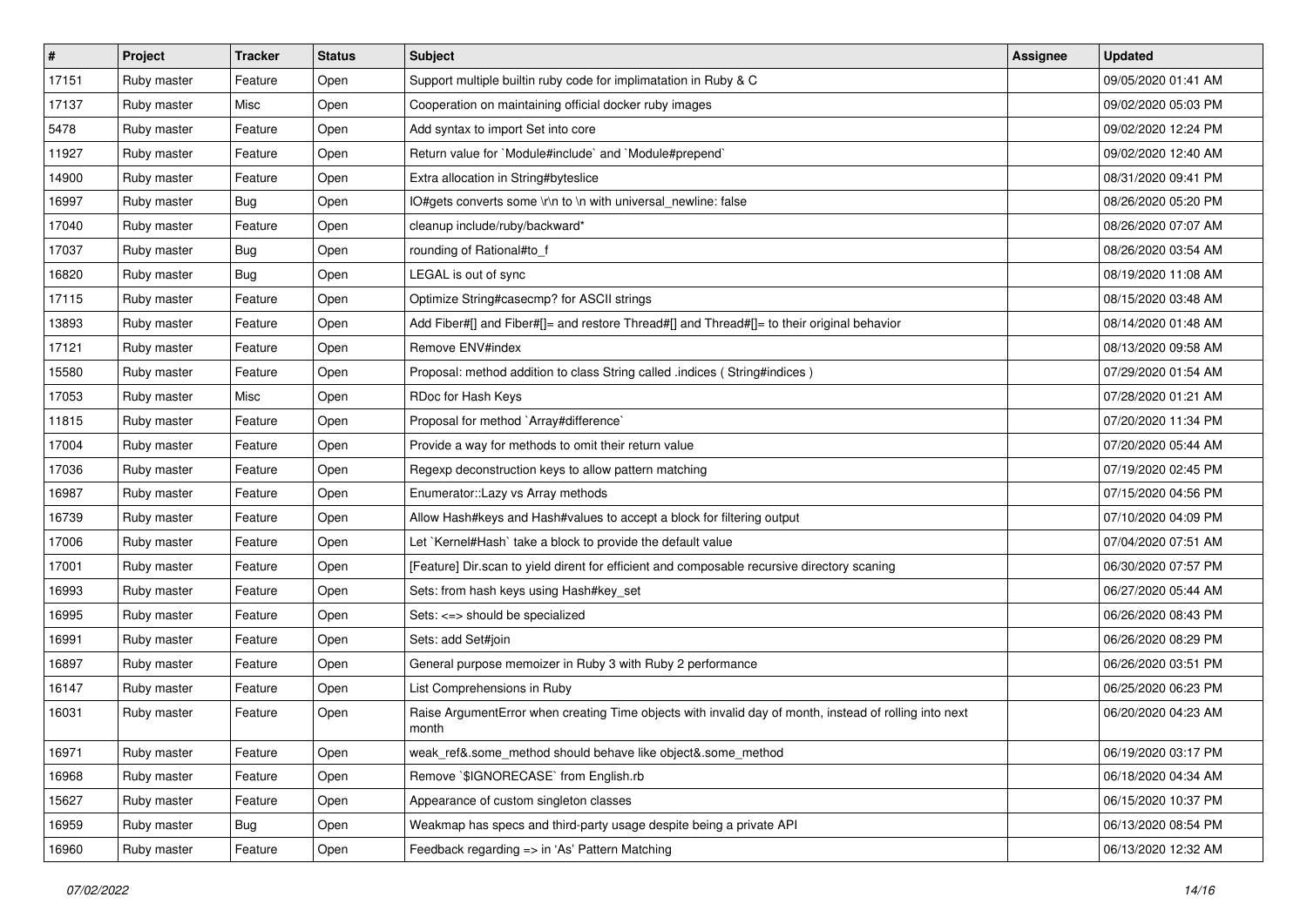| $\vert$ # | Project     | <b>Tracker</b> | <b>Status</b> | Subject                                                                                                                        | <b>Assignee</b> | <b>Updated</b>      |
|-----------|-------------|----------------|---------------|--------------------------------------------------------------------------------------------------------------------------------|-----------------|---------------------|
| 16952     | Ruby master | Feature        | Open          | Kernel.exec gives an incorrect error message when passed a script with a non-existing shebang                                  |                 | 06/11/2020 08:40 PM |
| 16946     | Ruby master | Feature        | Open          | Add an `intersperse` method                                                                                                    |                 | 06/11/2020 01:47 AM |
| 16352     | Ruby master | Feature        | Open          | Modify Marshal to dump objects larger than 2 GiB                                                                               |                 | 06/10/2020 04:12 AM |
| 16928     | Ruby master | Feature        | Open          | Array#include_all? & Array#include_any?                                                                                        |                 | 06/01/2020 09:27 PM |
| 16929     | Ruby master | Feature        | Open          | Add GC.start(compact: true)                                                                                                    |                 | 06/01/2020 03:42 PM |
| 16927     | Ruby master | <b>Bug</b>     | Open          | String#tr won't return the expected result for some sign with diacritics                                                       |                 | 06/01/2020 05:24 AM |
| 16924     | Ruby master | Feature        | Open          | instance_eval equivalent for RubyVM::InstructionSequence                                                                       |                 | 05/30/2020 03:49 PM |
| 16373     | Ruby master | Feature        | Open          | RDoc for some of the Kernel methods cannot be found in Kernel module                                                           |                 | 05/29/2020 09:29 PM |
| 16913     | Ruby master | Feature        | Open          | Add `ARGF#each_io`                                                                                                             |                 | 05/25/2020 11:33 PM |
| 16905     | Ruby master | <b>Bug</b>     | Open          | Ruby required to build Ruby on Haiku?                                                                                          |                 | 05/24/2020 08:08 AM |
| 16791     | Ruby master | Feature        | Open          | Shortcut for Process::Status.exitstatus                                                                                        |                 | 05/19/2020 03:16 AM |
| 16898     | Ruby master | Feature        | Open          | Modify the syntax of -> lambda expressions in ruby3                                                                            |                 | 05/19/2020 02:02 AM |
| 16838     | Ruby master | Feature        | Open          | Enumerator::ArithmeticSequence missing allocator for #clone and #dup                                                           |                 | 05/18/2020 10:44 PM |
| 16899     | Ruby master | Feature        | Open          | Add method `Array#both_end`                                                                                                    |                 | 05/18/2020 01:44 AM |
| 16781     | Ruby master | Feature        | Open          | alias :fold :reduce                                                                                                            |                 | 05/16/2020 08:28 AM |
| 16895     | Ruby master | Misc           | Open          | Request for cooperation: Try your applications/libraries with master branch and debug options                                  |                 | 05/15/2020 11:51 PM |
| 16803     | Ruby master | Misc           | Open          | Discussion: those internal macros reside in public API headers                                                                 |                 | 05/14/2020 12:27 PM |
| 16761     | Ruby master | Feature        | Open          | Add an API to move the entire heap, as to make testing GC.compact compatibility easier                                         |                 | 05/07/2020 04:03 PM |
| 16818     | Ruby master | Feature        | Open          | Rename `Range#%` to `Range#/`                                                                                                  |                 | 05/07/2020 08:49 AM |
| 16833     | Ruby master | Feature        | Open          | Add Enumerator#empty?                                                                                                          |                 | 05/06/2020 07:55 PM |
| 14387     | Ruby master | Bug            | Open          | Ruby 2.5 <sup>D</sup> Alpine Linux 000000000000 SystemStackError 00000                                                         |                 | 04/21/2020 03:13 PM |
| 16795     | Ruby master | Feature        | Open          | build ruby.exe on Windows against ruby-static.lib omitting x64-vcruntime-ruby.dll (no '--enable-shared'<br>option for Windows) |                 | 04/17/2020 01:22 PM |
| 16790     | Ruby master | Feature        | Open          | string format and refinements                                                                                                  |                 | 04/16/2020 03:06 AM |
| 16688     | Ruby master | Feature        | Open          | Allow #to_path object as argument to system()                                                                                  |                 | 04/13/2020 05:37 PM |
| 16742     | Ruby master | Feature        | Open          | RbConfig.windows? and RbConfig.host_os                                                                                         |                 | 04/11/2020 02:00 PM |
| 16773     | Ruby master | Feature        | Open          | Reduce allocations in net/http                                                                                                 |                 | 04/10/2020 11:36 AM |
| 16684     | Ruby master | Feature        | Open          | Use the word "to" instead of "from" in backtrace                                                                               |                 | 04/10/2020 07:58 AM |
| 8921      | Ruby master | Feature        | Open          | Allow select, reject, etc to accept a regex                                                                                    |                 | 04/04/2020 05:57 AM |
| 14197     | Ruby master | Feature        | Open          | Enumerable#{select,reject}` accept a pattern argument                                                                          |                 | 04/04/2020 05:47 AM |
| 16755     | Ruby master | Feature        | Open          | warning: `if' at the end of line without an expression                                                                         |                 | 04/03/2020 11:28 PM |
| 16750     | Ruby master | Misc           | Open          | Change typedef of VALUE for better type checking                                                                               |                 | 04/03/2020 02:34 AM |
| 16752     | Ruby master | Feature        | Open          | :private param for const_set                                                                                                   |                 | 04/03/2020 12:35 AM |